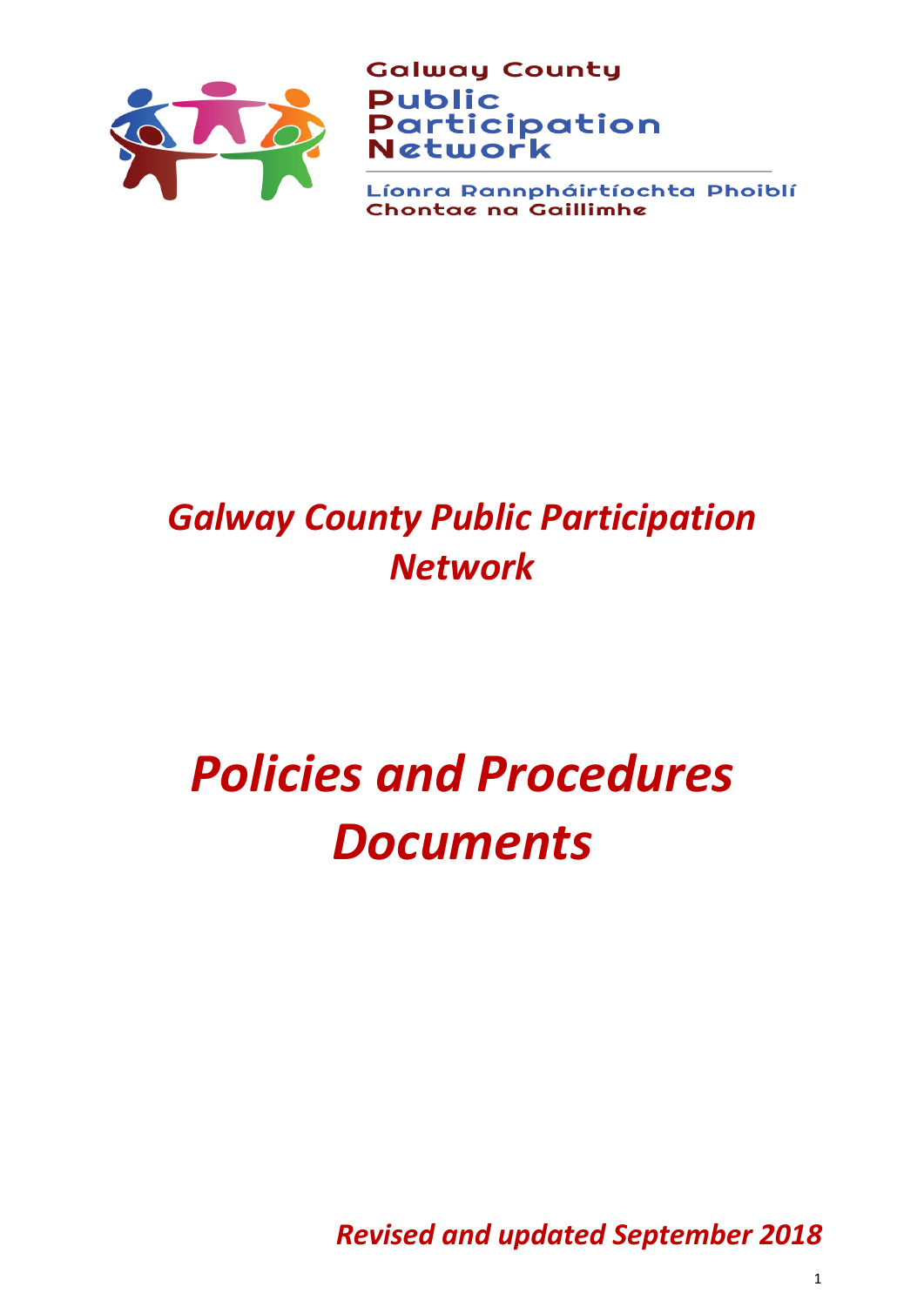## *Table of Contents*

|        | <b>PPN REPRESENTATIVES CHARTER</b>                           | 4              |
|--------|--------------------------------------------------------------|----------------|
| 1.0    | Introduction                                                 | 4              |
| 2.0    | Aim                                                          | 4              |
| 3.0    | What is a PPN Representative?                                | 4              |
| 3.1.   | What structures do PPN Representatives sit on?               | 5              |
| 3.2.   | Term of Office                                               | 5              |
| 3.2.1. | Secretariat                                                  | 5              |
| 3.2.2. | LCDC, JPC, and SPCs and other Committees                     | 5              |
| 3.2.3. | Other Forums, Boards and Committees                          | 5              |
| 3.3.   | Criteria                                                     | 5              |
| 3.4.   | Resignation                                                  | 5              |
| 4.0    | Role, Responsibilities and Rights of PPN Representatives     | 6              |
| 4.1.   | <b>Key Principles</b>                                        | 6              |
| 4.1.1  | Listen                                                       | 6              |
| 4.1.2. | Discuss                                                      | 6              |
| 4.1.3. | Represent                                                    | 7              |
| 4.1.4. | Feedback                                                     | $\overline{7}$ |
| 4.2.   | <b>Role of PPN Representatives</b>                           | $\overline{7}$ |
|        | 4.2.1. Attend and Participate                                | 7              |
| 4.2.2. | Linkage Group and Pillar                                     | 7              |
| 4.2.3. | Networking                                                   | 7              |
| 4.3.   | Responsibilities of PPN Representatives                      | 8              |
| 4.3.1. | Reporting                                                    | 8              |
| 4.4.   | <b>Rights of PPN Representatives</b>                         | 8              |
| 4.5.   | Non-attendance and Non-participation                         | 9              |
| 5.0    | Grievance Procedure                                          | 9              |
| 5.1.   | Reasons for initiating a Grievance Procedure                 | 9              |
| 5.1.1. | <b>PPN Rep</b>                                               | 9              |
| 5.1.2. | <b>PPN</b>                                                   | 9              |
| 5.2.   | General principles applying to the Resolution Procedure      | 10             |
| 5.3.   | <b>Stages of Resolution Procedure</b>                        | 10             |
| 5.3.1. | Formally meet the PPN Representative                         | 10             |
| 5.3.2. | Review meeting                                               | 10             |
| 5.3.3. | <b>Final Action</b>                                          | 10             |
| 5.4.   | <b>Appeal of Decision</b>                                    | 10             |
| 6.0.   | Amendments to the Reps Charter                               | 11             |
|        | DUTIES AND RESPONSIBILITIES OF GALWAY COUNTY PPN SECRETARIAT | 11             |
|        | Purpose of The PPN Secretariat                               | 11             |
|        | Role of Secretariat Members                                  | 12             |
|        | <b>Decision Making Powers</b>                                | 12             |
|        | <b>GOVERNANCE RESPONSIBILITIES</b>                           | 12             |
|        | Planning                                                     | 12             |
|        | <b>Financial Responsibilities</b>                            | 13             |
|        | Correspondence, Feedback & Complaints                        | 13             |
|        | Equality & Health and Safety Policy                          | 13             |
|        | <b>Data Protection</b>                                       | 13             |
|        | <b>FUNCTIONING EFFECTIVELY AS A COMMITTEE</b>                | 13             |
|        | Secretariat meetings                                         | 13             |
|        | Sub-committees/Working Groups                                | 14             |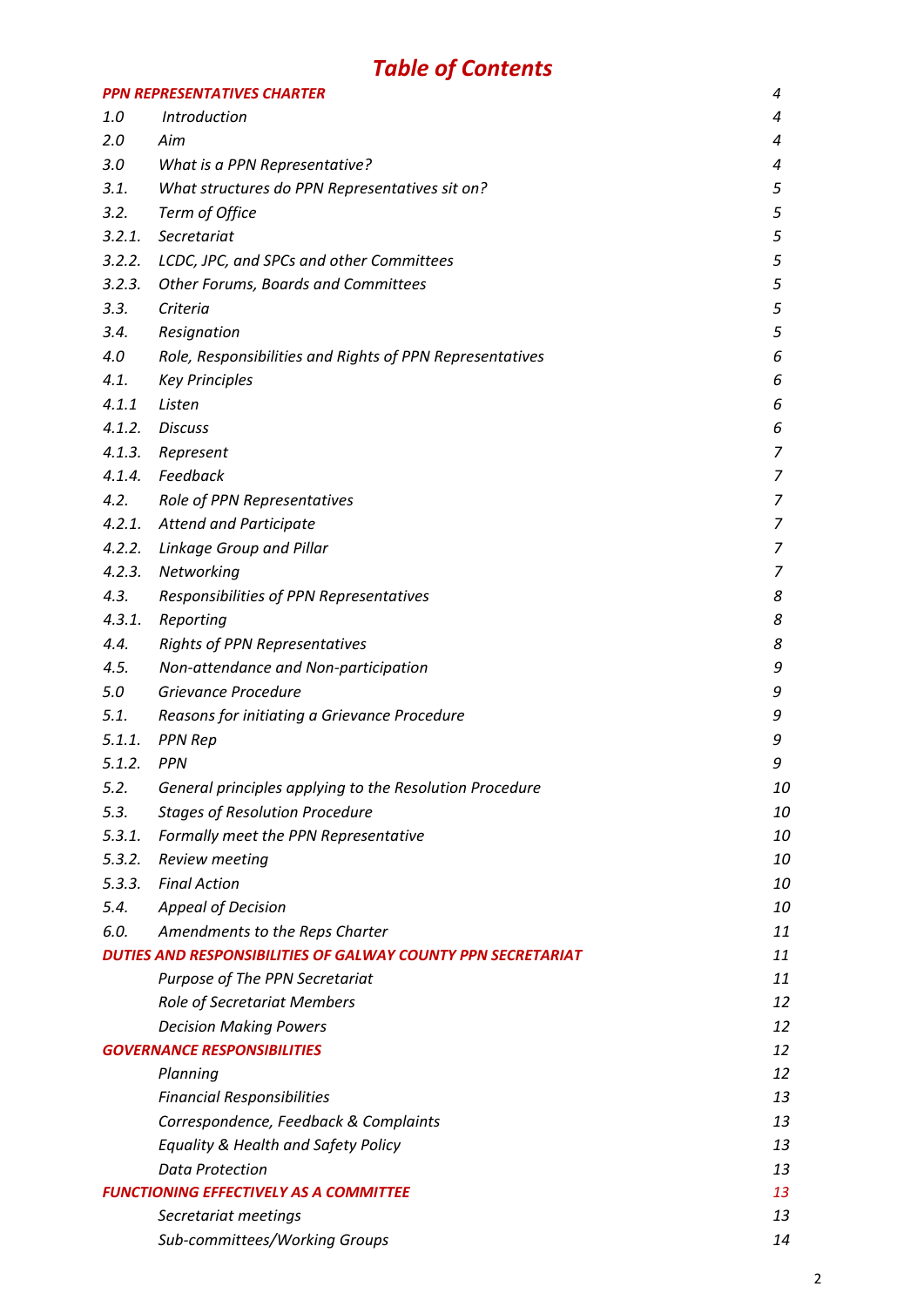| Secretariat Annual Performance Review                                              | 14 |
|------------------------------------------------------------------------------------|----|
| Conflict of Interest & Conflict of Loyalty Register                                | 15 |
| Code of Conduct                                                                    | 15 |
| Procedures and Guidelines for the Appointment of a PPN Secretariat Member          | 15 |
| Appendix 1 -- code of conduct for secretariat members                              | 16 |
| Appendix 2 -- induction of new secretariat members                                 | 17 |
| Appendix 3 – secretariat members declaration of interest and register of interests | 18 |
| <b>GALWAY COUNTY PUBLIC PARTICIPATION NETWORK DATA PROTECTION POLICY</b>           | 19 |
| <b>Introduction</b>                                                                | 19 |
| <b>Policy Statement</b>                                                            | 19 |
| Purpose                                                                            | 19 |
| Data we collect                                                                    | 19 |
| Why we collect data                                                                | 20 |
| <b>Subject Access Requests</b>                                                     | 20 |
| Third-Party processors                                                             | 20 |
| Website Usage                                                                      | 20 |
| The Data Protection Principles                                                     | 20 |
| Data Subject Access Requests                                                       | 21 |
| Complaints                                                                         | 21 |
| Changes to this policy                                                             | 21 |
| <b>Appendix 1.-- Data Protection Policy Definitions</b>                            | 22 |
| <b>GALWAY COUNTY PPN FINANCIAL POLICIES AND PROCEDURES:</b>                        | 23 |
| PPN Financial Management Policy Statement.                                         | 23 |
| Travel and Subsistence.                                                            | 23 |
| <b>Policy and Procedures:</b>                                                      | 23 |
| <b>Making Travel/Sub Claims</b>                                                    | 24 |
| <b>Authorising Claims</b>                                                          | 24 |
| Reimbursement of expenses                                                          | 24 |
| <b>Financial Policy</b>                                                            | 24 |
| Financial Policies and Procedures are necessary in the following areas:            | 25 |
| <b>Methods of Payment</b>                                                          | 25 |
| What can expenses be claimed for?                                                  | 27 |
| Who should pay the expenses of PPN Representatives?                                | 27 |
| <b>Public Transport</b>                                                            | 27 |
| Day allowances                                                                     | 28 |
| Childcare                                                                          | 28 |
| <b>Payments and Claim Notes</b>                                                    | 28 |
| <b>INTERNAL CCOMMUNICATION POLICY:</b>                                             | 28 |
| <b>Policy and Procedures:</b>                                                      | 28 |
| <b>EXTERNAL CCOMMUNICATION POLICY:</b>                                             | 29 |
| <b>Policy and Procedures:</b>                                                      | 29 |
| <b>CONFIDENTIALITY POLICY:</b>                                                     | 29 |
| Guidelines / Procedures:                                                           | 29 |
| PPN Secretariat Committee Meetings.                                                | 29 |
| <b>Employment Issues</b>                                                           | 30 |
| PPN Management and / or Staff Issues                                               | 30 |
| Electronic Resources Monitoring/Bounds of Confidentiality                          | 30 |
| Email:                                                                             | 30 |
| <b>EQUALITY &amp; DIVERSITY POLICY:</b>                                            | 31 |
| <b>PPN REPORTING TEMPLATE:</b>                                                     | 35 |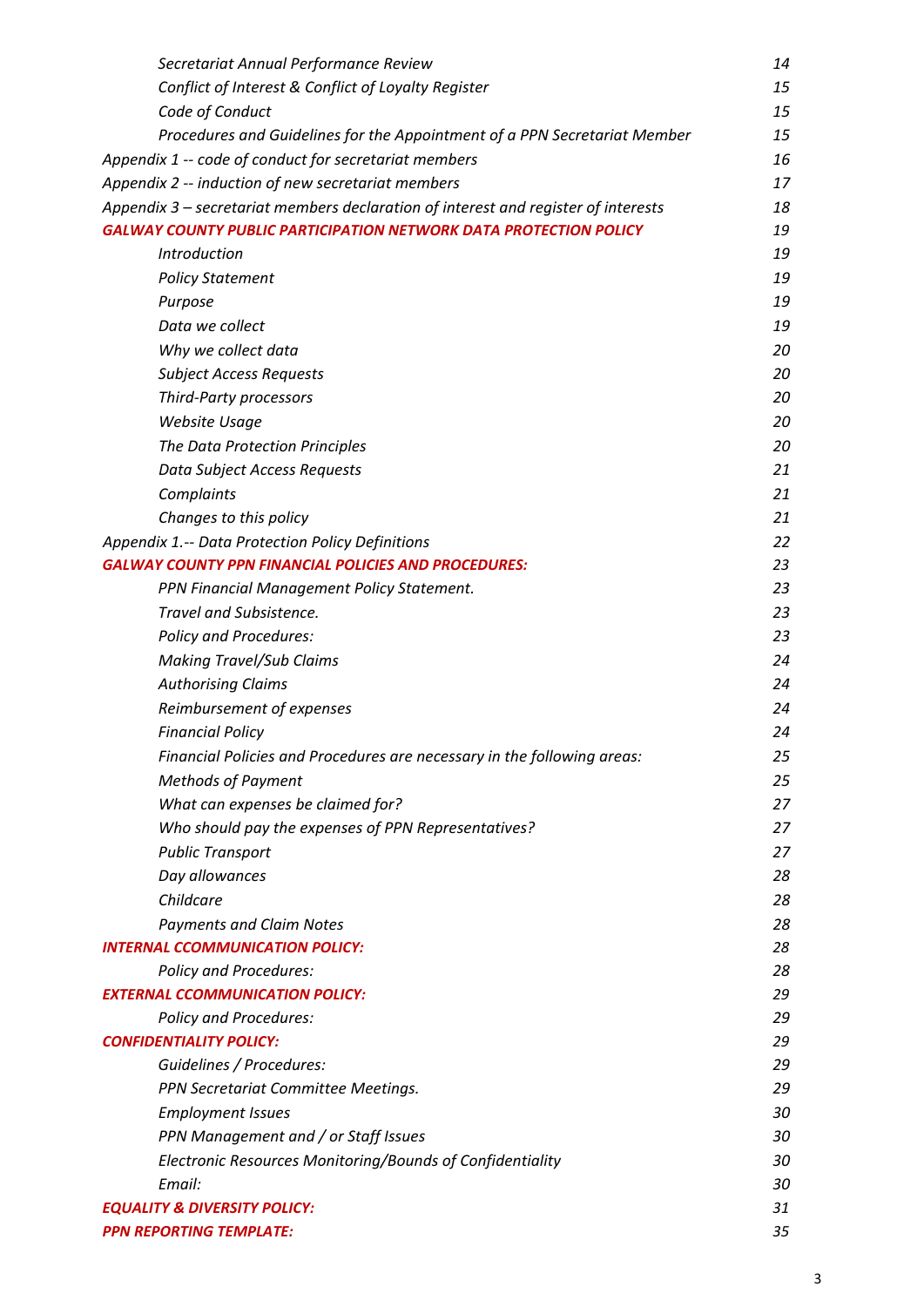## *PPN Representatives Charter*

#### *1.0 Introduction*

The Public Participation Network (PPN) for Galway County is an independent umbrella organisation and network that provides a voice for all community & voluntary, environmental and social inclusion groups throughout the county. Galway County PPN was established in November 2014.

*This Representatives Charter is specific to outlining the role, rights and responsibilities of the PPN Representatives serving their communities on behalf of the Galway County PPN.*

#### *2.0 Aim*

#### *Galway County PPN will:*

- 2.1 Act as the representative, collective voice of community & voluntary, environmental and social inclusion organisations in Galway County.
- 2.2 Engage as an equal and independent partner and asserts the rights of the sector to organise and structure its own participation in relevant arenas.
- 2.3 Co-ordinate, enable and support the representation of the community & voluntary, environmental and social inclusion sectors in Galway County on various public and private structures.
- 2.4 Contribute to the community of Galway County through the development and implementation of meaningful Pillar Work Plans.

#### *3.0 What is a PPN Representative?*

A PPN Representative (Rep) is elected for a fixed term to represent the issues of PPN members on a Board or Committee. Their election takes place according to procedures established by the PPN. A PPN Rep does not represent the group they are a member of, they represent the entire PPN and are guided by their linkage group.

It is important to acknowledge that most PPN Reps are volunteers and by virtue, this can limit their participation. Though, it is also important to acknowledge that being a PPN Rep is a privilege and with such requires commitment. Potential representatives should be fully briefed on this prior to putting forward their candidacy for election.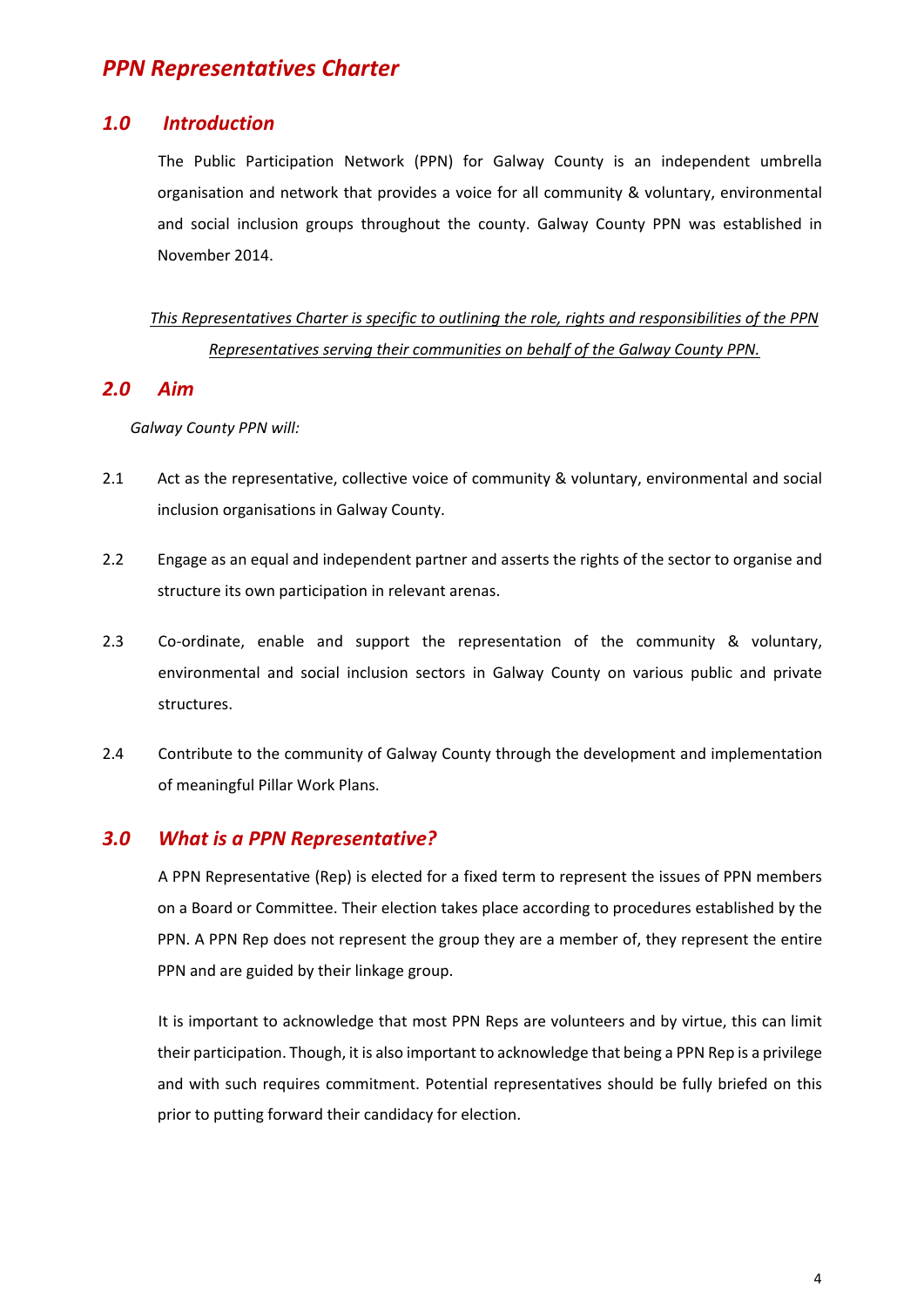#### *3.1. What structures do PPN Representatives sit on?*

The PPN has representatives sitting on a wide range of committees across multiple thematic areas. Most of these are local authority based, though as time goes on and the PPN develops, this will widen to local agencies, forums and boards also.

- **Secretariat**
- Strategic Policy Committees (SPC)
- Joint Policing Committee (JPC)
- Local Community Development Committee (LCDC)
- Other Forums, Boards and Committees.

#### *3.2. Term of Office:*

The term of office held by a PPN Rep varies according to the structure. The following applies:

#### *3.2.1. Secretariat:*

The term of the Secretariat members is the length of the council term and 3 years thereafter. A Secretariat member can serve a maximum of two consecutive terms. A Secretariat member who has served two terms cannot serve a third consecutive term. An outgoing Secretariat member can serve a third time after first taking a one term break.

#### *3.2.2. LCDC, JPC, and SPCs and other Committees:*

The term of a representative on the JPC, LCDC and SPCs is 3 years in length. A representative can serve a maximum of two consecutive terms (six years in a row). A representative who has served two terms cannot serve a third consecutive term on the same committee. An outgoing representative can serve a further consecutive term only in the event of the linkage group not having a suitable replacement.

#### *3.2.3. Other Forums, Boards and Committees:*

As prescribed by the requesting body, otherwise, as laid out above. Where possible, a formal handover should take place between a PPN Rep exiting office and a PPN Rep taking up office. This could include shadowing for one meeting.

#### *3.3. Criteria:*

Criteria for PPN Reps is laid out in the PPN election procedure as outlined in the constitution.

#### *3.4. Resignation:*

PPN Reps are required to write to the Secretariat of the PPN in the case that they resign from representing the PPN on a committee.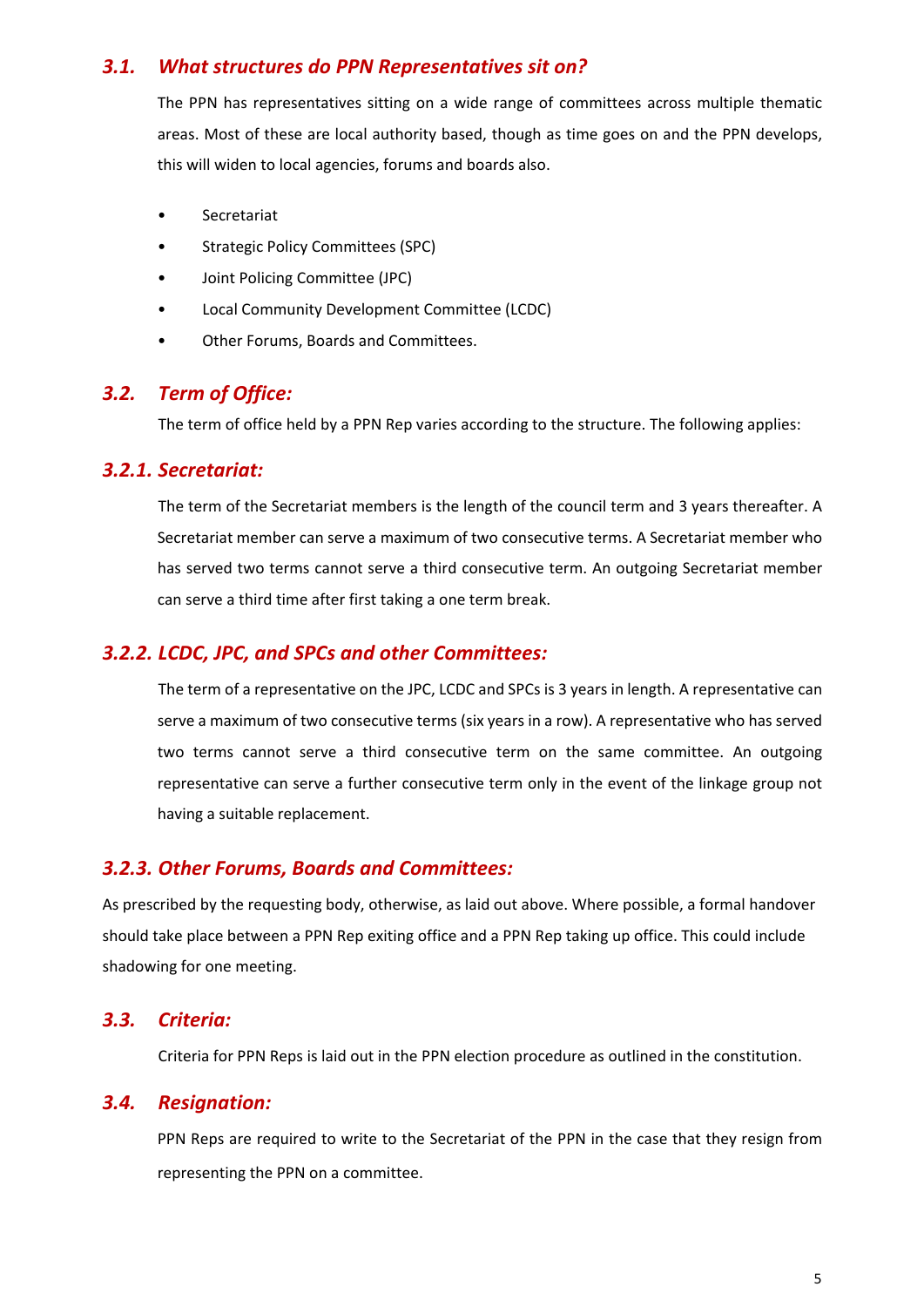## *4.0 Role, Responsibilities and Rights of PPN Representatives*

#### *4.1. Key Principles:*

The job of a PPN Representative can be summarised in four key action areas: Listen, Discuss, Represent and Feedback. These four key action areas are the foundation of what a PPN representative is all about.

#### *4.1.1. Listen:*

It is important to go into committee meetings with a willingness to listen to the

- A. Business being discussed.
- B. Points being made by all parties at the table.

It is especially important to do this at your first few meetings, acknowledging that it will take a while for you to get to know the business of the SPC and the contributions being made by the other members. Listening will provide you with a balanced insight into what's important and what isn't important when filling out your meeting report, feeding back to the Linkage Group and wider PPN.

#### *4.1.2. Discuss:*

Having listened to everyone's opinion, give yours. You have been selected to be a member of this committee because of your interest in the subject matter and because you are a member of the community in which we all live. The policies and plans being made and discussed affect the community you represent. Don't be afraid to enter discussions. It is important to acknowledge that the PPN seat is equal to all other seats on a committee. Be assured that you can participate fully and knowledgeably in the debate.

#### *4.1.3. Represent:*

In participating in this committee, remember why you were elected by your fellow PPN members - to represent them in every way possible. You are not just there to voice your own views, the views of a particular group you are a part of, or the local area in which you live. You are there to represent the views of your PPN Pillar and Linkage Group. This is one of the most important parts of the PPN Framework – that the community sector raises the vital issues at county level with one collective voice.

Representation does not just apply to the time at which committee meetings take place. You are a PPN representative outside these meetings as well. It is important to use your own network to progress PPN issues, as well as using the PPN to widen your network in progressing PPN issues.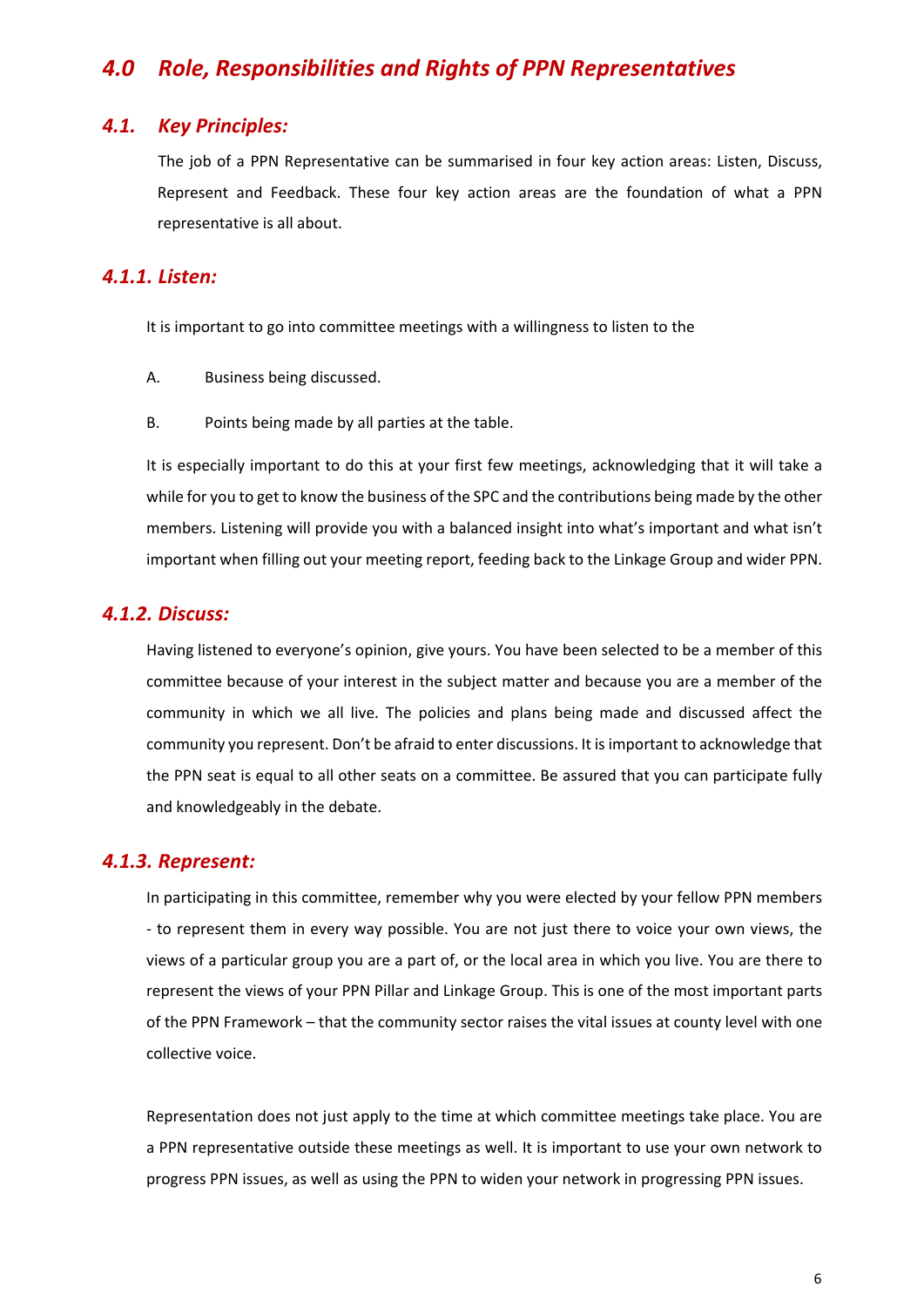## *4.1.4. Feedback:*

*It is your responsibility to feed back to your peers within the PPN. Feedback is a two-way street:*

- A. Issues to be raised by you on your particular committee
- B. Feedback from the business of the meeting to your pillar group or linkage group, whichever is appropriate. Without this two-way feedback process, the PPN will not function properly and those that will miss out the most, is the community being represented.

## *4.2. Role of PPN Representatives:*

#### *4.2.1. Attend and Participate:*

*PPN Reps should attend and fully participate in the following:*

- Meetings of the Board or Committee and any subgroups to which they may be appointed.
- Meetings of the Linkage Group associated with their board or committee.
- Meetings of the PPN Plenary, PPN Rep Forum and relevant PPN Pillar.

## *4.2.2. Linkage Group and Pillar:*

*The Linkage Group and relevant PPN Pillar are essential to the role of the PPN Rep. PPN Reps should:*

- 4.2.2.1 Bring forward the issues of the Linkage Group and/or Pillar to the Board or Committee for their consideration, including putting items on the agenda. They are not there just to represent their own group or agenda.
- 4.2.2.2 Work collaboratively with the Linkage Group and/or Pillar to identify issues, research, policy proposals, etc.
- 4.2.2.3 Communicate regularly with the Linkage Group and/or Pillar on matters such as:
	- $\triangleright$  Dates of Board or Committee meetings
	- $\triangleright$  Agendas for Board or Committee meetings
	- $\triangleright$  Reports and Feedback from Board or Committee meetings
	- $\triangleright$  Items which require their input or are of interest

#### *4.2.3. Networking:*

Network and work strategically with other PPN, Board or Committee members for the benefit of the Linkage Group and of the PPN, including being able to compromise while retaining the core objective.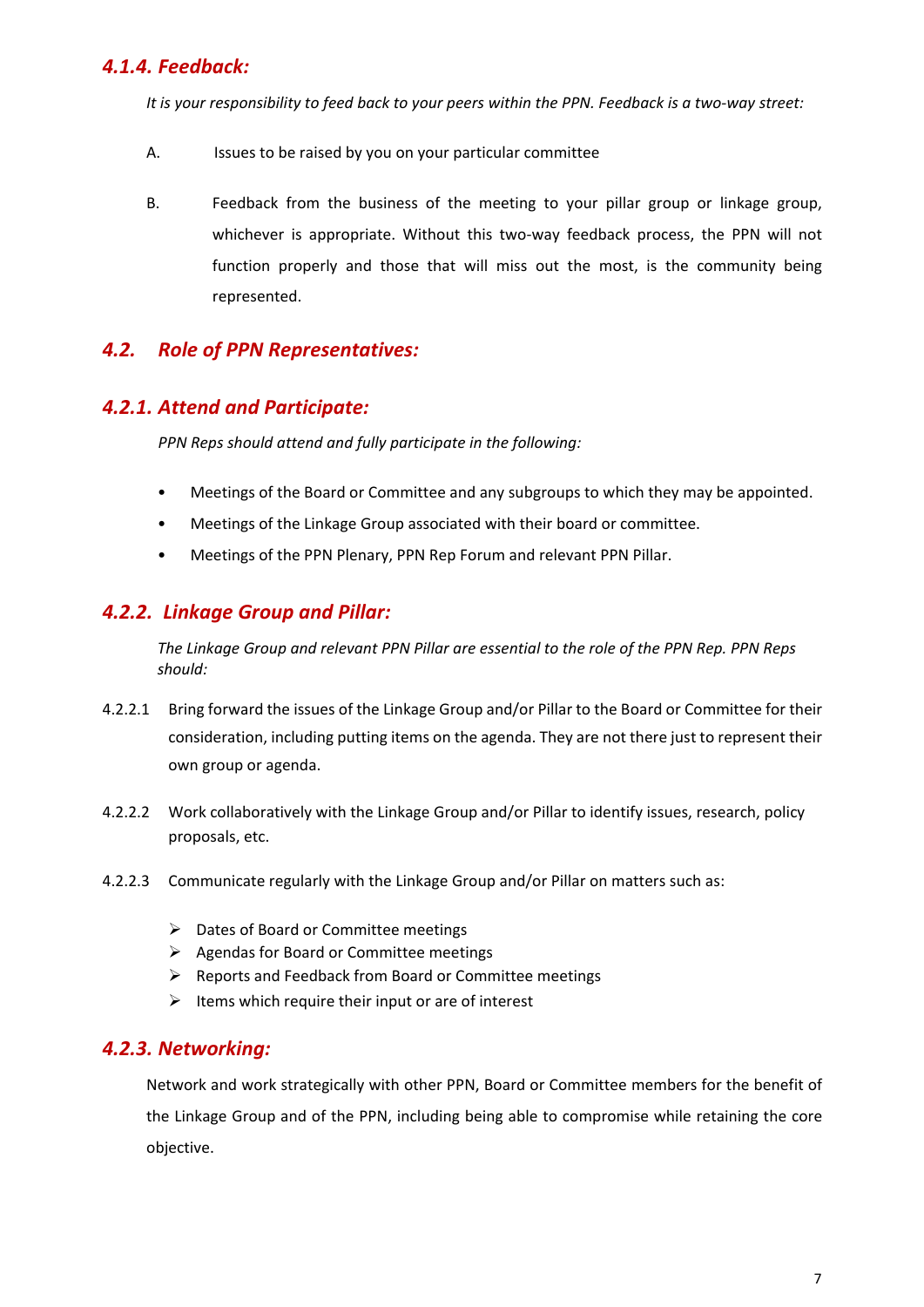## *4.3. Responsibilities of PPN Representatives:*

- Organise Linkage Group Meetings and effective two-way communications with Linkage Group members with the support of the co-ordinator.
- Be able to communicate effectively.
- Prepare thoroughly for, attend and participate actively in Linkage Groups and Board or Committee meetings solely on behalf of PPN, leaving any personal, business or political interests outside.
- Work openly and collaboratively with all Linkage Group and/or Pillar members to identify issues, research, policy proposals etc., respecting the diversity of views expressed.
- Put forward opinions / views of Linkage Group and/or Pillar to The Board or Committee and feedback clearly (non-jargon) to the Linkage Group
- Attend relevant training or networking events organised by PPN or the Committee.
- Be open and honest in dealings with all stakeholders
- Build positive relationships with other committee members for the benefit of the PPN.
- Portray the PPN and the Linkage Group in a positive and constructive way.

## *4.3.1. Reporting:*

PPN Representatives should fill out a short meeting report after each committee meeting using the template provided. This can be typed or written. This should be submitted at most, 2 weeks after the meeting takes place*. (Sample Reporting template attached to this document)*

## *4.4. Rights of PPN Representatives:*

- Have active engagement from the Linkage Group, including timely responses to issues.
- Be heard and respected at both the Linkage Group and Board or Committee, with an appreciation that they are a volunteer.
- Be supported by both Linkage Group and Board or Committee members, understanding that PPN is a new and evolving process.
- Have access to an agreed outcome statement from meetings which can be circulated immediately afterwards.
- Receive relevant training to enable them to participate effectively on the Board or Committee.
- Receive expenses for attending Board or Committee meetings including any subgroups and relevant training.
- Receive timely notice of meetings.
- Have meetings conducted in a way that facilitates participation, open discussion and transparent decision making.
- Receive support from the PPN Secretariat and / or Co-ordinator where relevant.
- Receive an induction pack for the Board or Committee on taking up appointment.
- Receive timely notice of meetings and documentation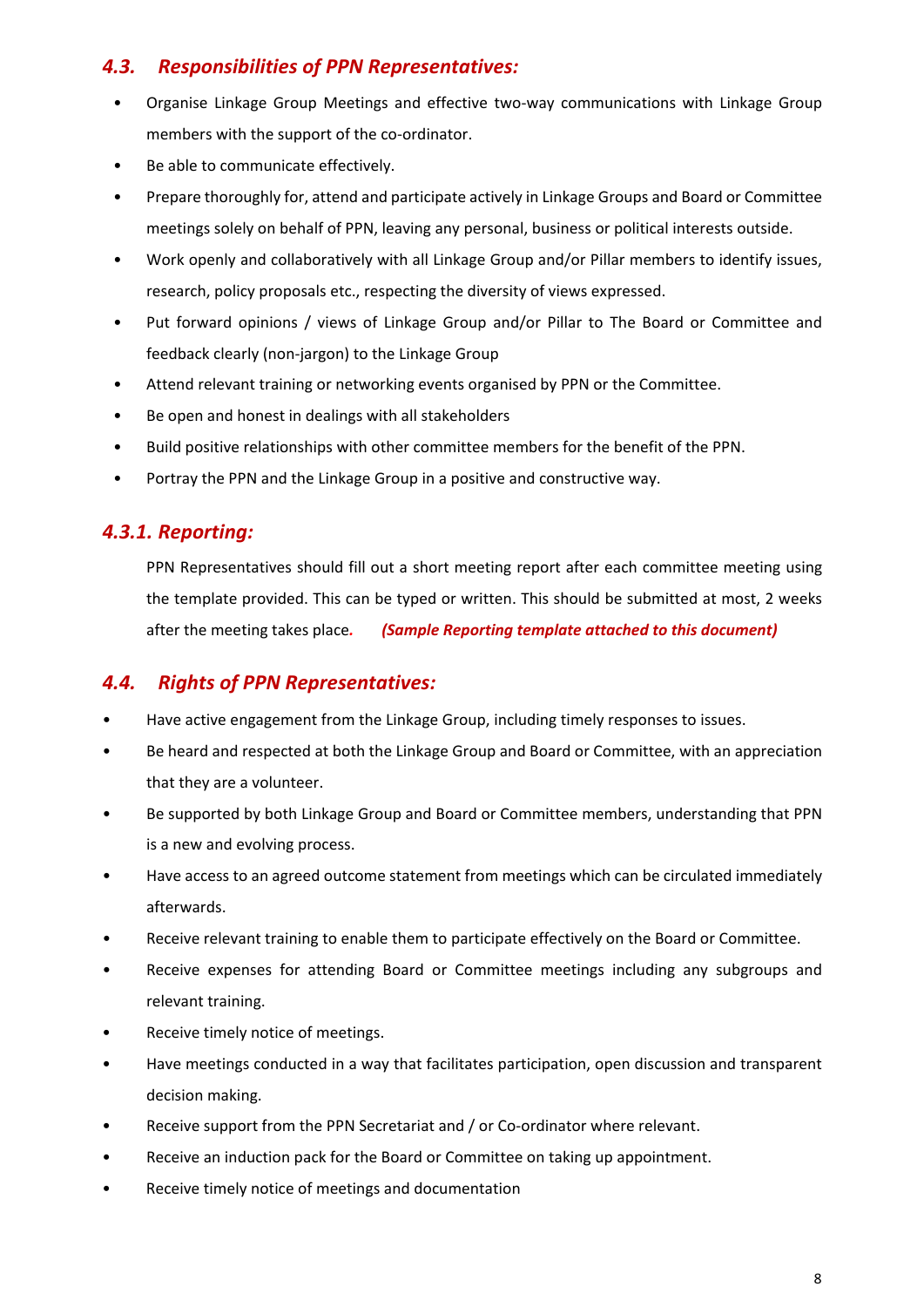#### *4.5. Non-attendance and Non-participation:*

A PPN Representative will be notified if they have missed two committee meetings. If a PPN Representative misses a third committee meeting, they may be asked to step down from their committee.

#### *5.0 Grievance Procedure:*

Galway County PPN endeavours to protect its integrity, including the integrity of its Reps. It is important that:

- If a PPN Rep feels dissatisfied with any matter relating to their role, they have a means by which such a grievance can be aired and resolved.
- If a PPN Rep acts in a manner that is contrary to the values, aims or objectives of the PPN or fails to comply with the Representatives Charter, a procedure may be followed to remedy the situation or remove the PPN Representative from office.

The procedure aims to balance justice for the PPN, the PPN Rep and the relevant committee.

The PPN should always try to informally resolve any issues, disputes, complaints, etc. that arise involving a PPN Representative before proceeding with this procedure.

## *5.1. Reasons for initiating a Grievance Procedure:*

## *5.1.1. PPN Rep:*

- Lack of support on the committee they sit on.
- Lack of support from the PPN.
- Barriers to the fulfilment of their role as a PPN Rep.
- Any other matter relating to their role as a PPN Rep.

#### *5.1.2. PPN:*

- Lack of fulfilment of the role and responsibilities as laid out in the Representatives Charter.
- The PPN receives a complaint about a PPN Representative.
- A PPN Rep acts in a manner contrary to the values, aims or objectives of the PPN, including publicly criticising the PPN.

## *5.2. General Principles Applying to The Resolution Procedure:*

- The Secretariat will ensure that a proper investigation of the facts is carried out and that the whole process is kept confidential.
- At all stages, disciplinary proceedings will be completed as quickly as is possible with the need to ensure that justice is done and seen to be done.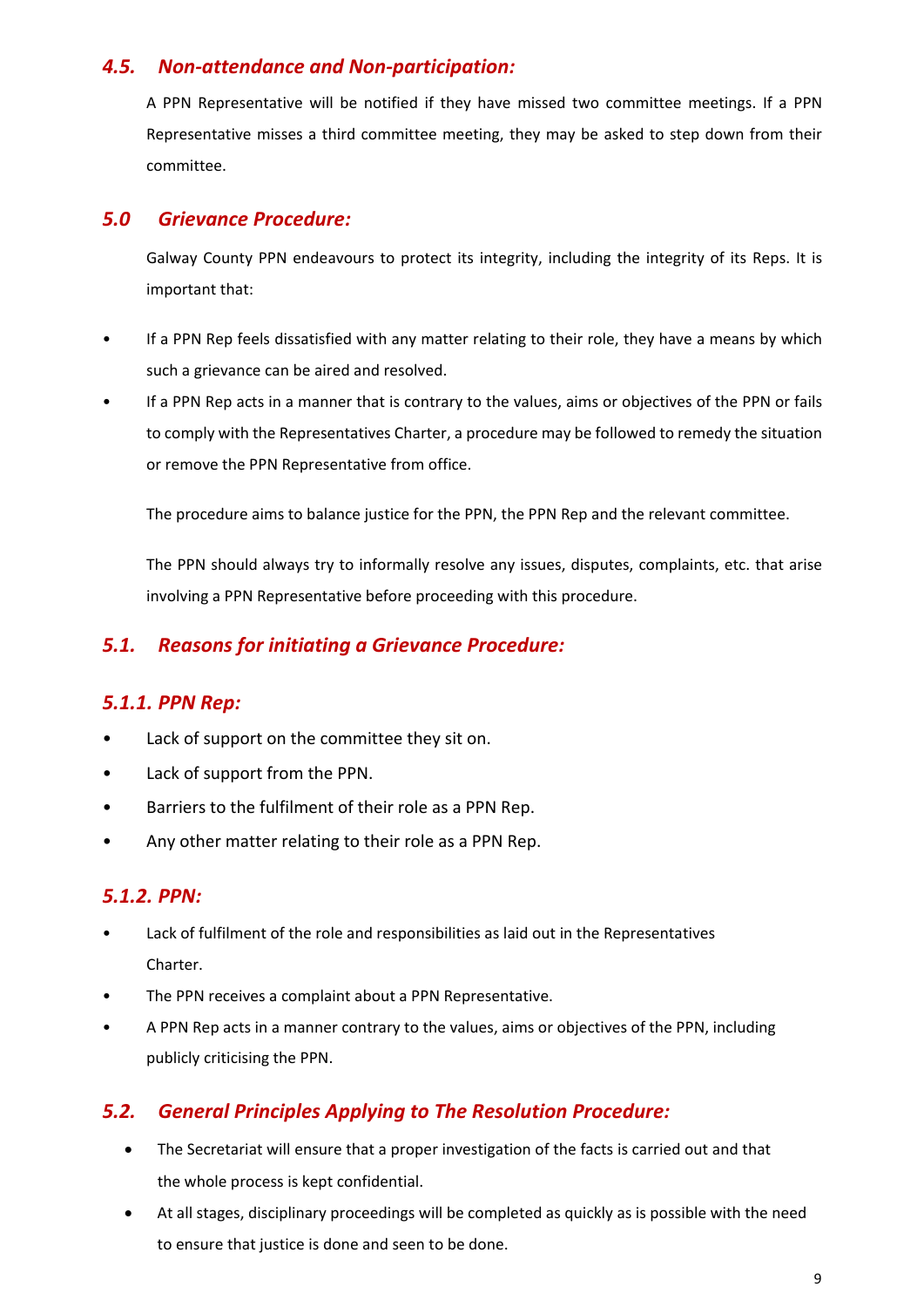- Any resolutions will be appropriate to the issue established.
- The PPN Rep will first be contacted informally by the PPN Coordinator, under the direction of the Secretariat, to discuss the situation and attempt to reach an agreement about how it can be addressed.
- The PPN Rep, at all stages in this procedure, can be advised or accompanied by a representative of their choice.

## *5.3. Stages of Resolution Procedure:*

The Secretariat is best placed to decide what approach to take on a case by case basis in the context of which the issue has arisen. The following procedure  $5.3.1 - 5.3.3$  is to offer guidance.

For any grievance procedure to be initiated, a grievance must have been brought to the attention of the Secretariat. If the Secretariat are satisfied that the grievance raised warrants further investigation, the Secretariat will appoint two Secretariat members to work with the PPN Coordinator and the following procedure will take place:

## *5.3.1. Formally Meet the PPN Representative:*

- The PPN Representative will be invited to meet the appointed Secretariat Members and the PPN Co-ordinator to discuss the grievance. At this meeting:
- The grievance will be discussed with both the Secretariat Reps and the PPN Rep given the opportunity to make their own input on the grievance.
- It will be agreed what action or improvement is to be taken to remedy the grievance.
- The time limit by which action should be taken or improvement made.
- A plan for assistance and review.

## *5.3.2. Review Meeting:*

If the Secretariat or PPN Rep considers after the review that the progress is unsatisfactory then they will investigate further action which could include the conducting of a disciplinary meeting and may issue a formal written warning of breach of the Reps Charter (in the case of a grievance to do with a PPN Rep) or a withdrawal of membership (in the case of a grievance to do with a PPN Member Group) or a withdrawal of representation (in the case of a grievance to do with a committee).

## *5.3.3. Final Action:*

If the grievance has not been resolved after the review meeting and written warning has been issued, a notice to formally remove the PPN Rep (in the case of a grievance to do with a PPN Rep) or to formally withdraw membership of a committee (in the case of a grievance to do with a committee) will be issued and the relevant Linkage Group (or in the case of a Secretariat member, the Plenary) is notified.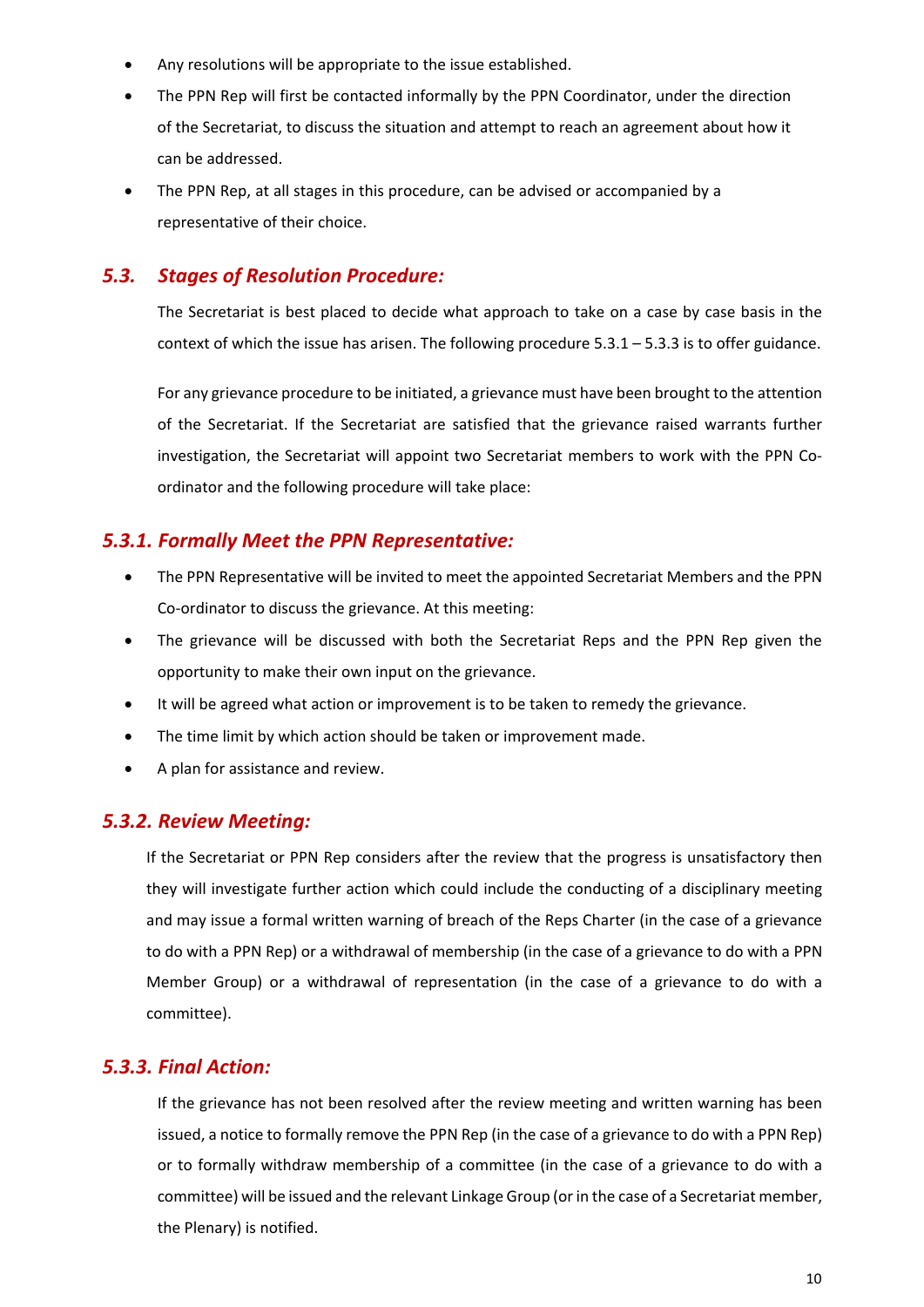## *5.4. Appeal of Decision:*

Appeals will be heard by the Secretariat. The PPN Representative will be informed of their right to appeal, and how to exercise that appeal. An appeal should be initiated in writing by the appellant and done so within 10 working days of the decision. The appeal will be heard as soon as possible but not later than 20 working days from the receipt of notification from the appellant.

## *6.0. Amendments to the Reps Charter:*

*A proposal to amend this Representatives Charter may be made by:*

- The Secretariat;
- The Representatives Forum;
- A PPN Linkage Group;
- A PPN Pillar;

The proposal will be discussed by the Secretariat and placed on the agenda for the next plenary meeting. The amendment will be effective if passed by a majority of the members present at the plenary meeting.

## *DUTIES AND RESPONSIBILITIES OF GALWAY COUNTY PPN SECRETARIAT*

The Secretariat is elected by the PPN members and is charged with managing the PPN between Plenaries and directing the Resource Worker. It operates in accordance with the PPN governing document – its Constitution– which should therefore be read in conjunction with this document. Furthermore, the Secretariat works according to the Galway County PPN Annual Work Plan. Galway County PPN Secretariat structure is that of an unincorporated body.

## *Purpose of The PPN Secretariat:*

The Secretariat is broad and representative of the different geographical areas and the three colleges within County Galway and reflective of the diversity of the membership. Galway County PPN Secretariat is made up of 11 members; 2 from each the electoral colleges (Environmental, Social Inclusion, Community and Voluntary) and one representative from each of the five Municipal Districts (Connemara, Ballinasloe, Loughrea, Oranmore/Athenry and Tuam)

The Secretariat is an administrative body and has delegated responsibility for the day to day running of the PPN, its role includes:

- Facilitate the implementation of the decisions of the Plenary.
- Ensure the proper functioning of the PPN in between Plenaries.
- Coordinate activities of PPN.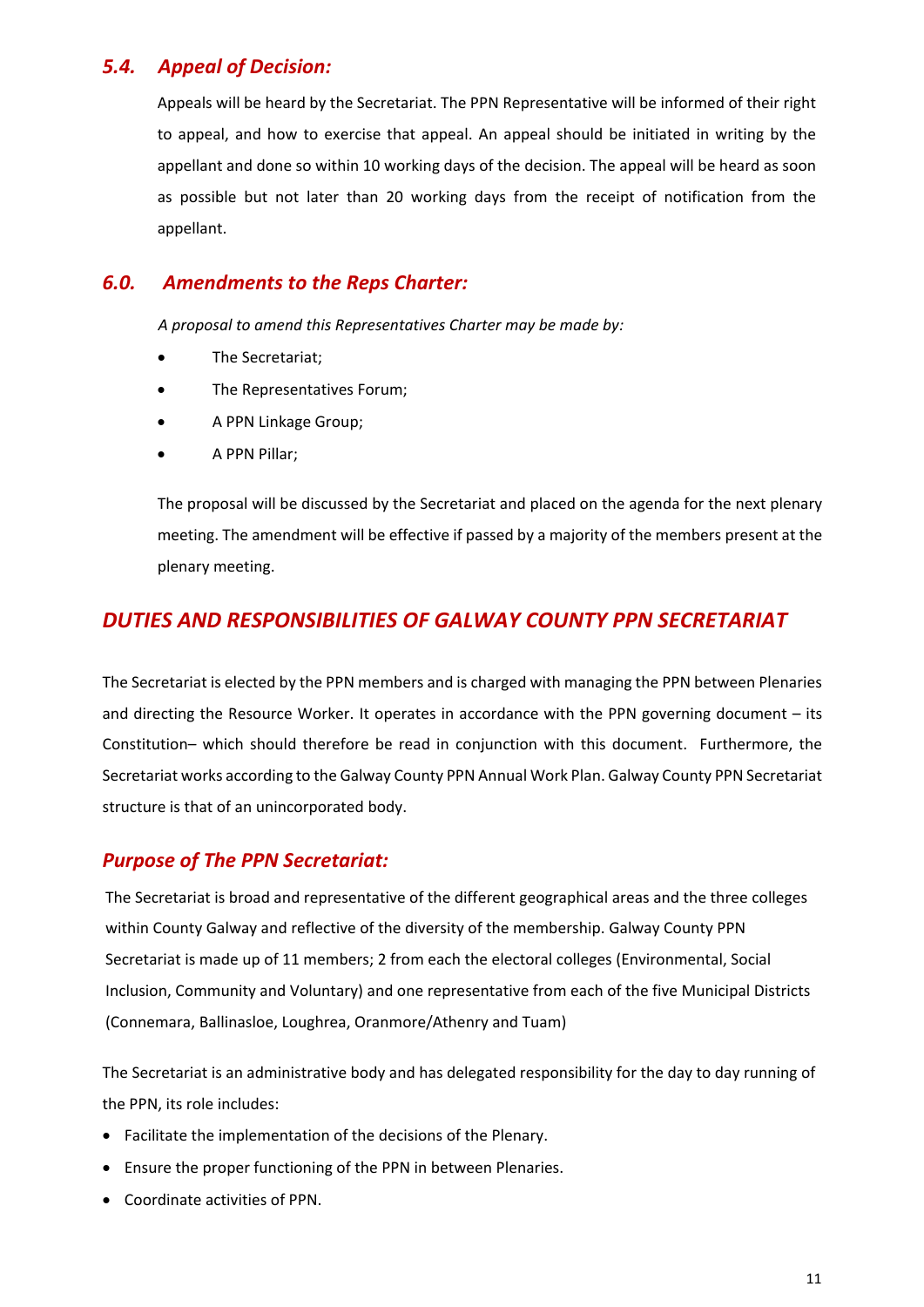- Communicate extensively and regularly with all PPN members and in this process share information concerning all PPN activities as widely as possible.
- Maintain accurate records of PPN Business (hard and soft copies), including minuting meetings and circulating agendas.
- Act as a point of contact for the PPN in relation to the LA, DECLG, other PPNs and all third parties.
- Handle all correspondence on behalf of PPN, through distributing copies and drafting agreed responses.
- Draw up an annual workplan in agreement with Galway County Council and the PPN.
- Manage the PPN Resource Worker.
- The PPN Resource Worker is responsible for the day-to-day activities of the PPN and for enabling the delivery of the aims and purpose of the PPN and in line with the agreed workplan.

## *Role of Secretariat Members:*

In line with the mission and ethos of PPN the Secretariat operates a flat structure. To ensure effective function of meetings Galway County PPN Secretariat will operate the role of *facilitator/ convenor* of meetings. This individual will rotate regularly i.e. every 2 to 3 meetings. This facilitator is mandated by the Secretariat to sign documents etc. on behalf of PPN. Each Secretariat member will receive an induction on appointment (Appendix 2 Induction of new Secretariat Members).

## *Decision Making Powers:*

*To achieve its purpose Galway County PPN Secretariat has decision making powers which includes;* 

- Make decisions in relation to the day to day running of the PPN.
- Establish appropriate sub committees/working groups or other sub structures to support effectively carry out their functions i.e. Finance and Governance, Membership, Communication. These structures will have clear remits, reporting requirements and allocation of powers and will be wound up once the task is completed and as appropriate.
- Manage and monitor the PPN budget.
- Devise implement & review the work plan with the local authority.
- Appoint and manage staff for the PPN as appropriate.
- Monitor and evaluate the work of the PPN.
- Maintain a database of membership groups and contacts within the PPN area for communicating and data reporting purposes.
- Facilitate the establishment of Linkage Groups.
- Monitor the adherence of representative to the representative charter.

## **1.** *GOVERNANCE RESPONSIBILITIES*

## *Planning:*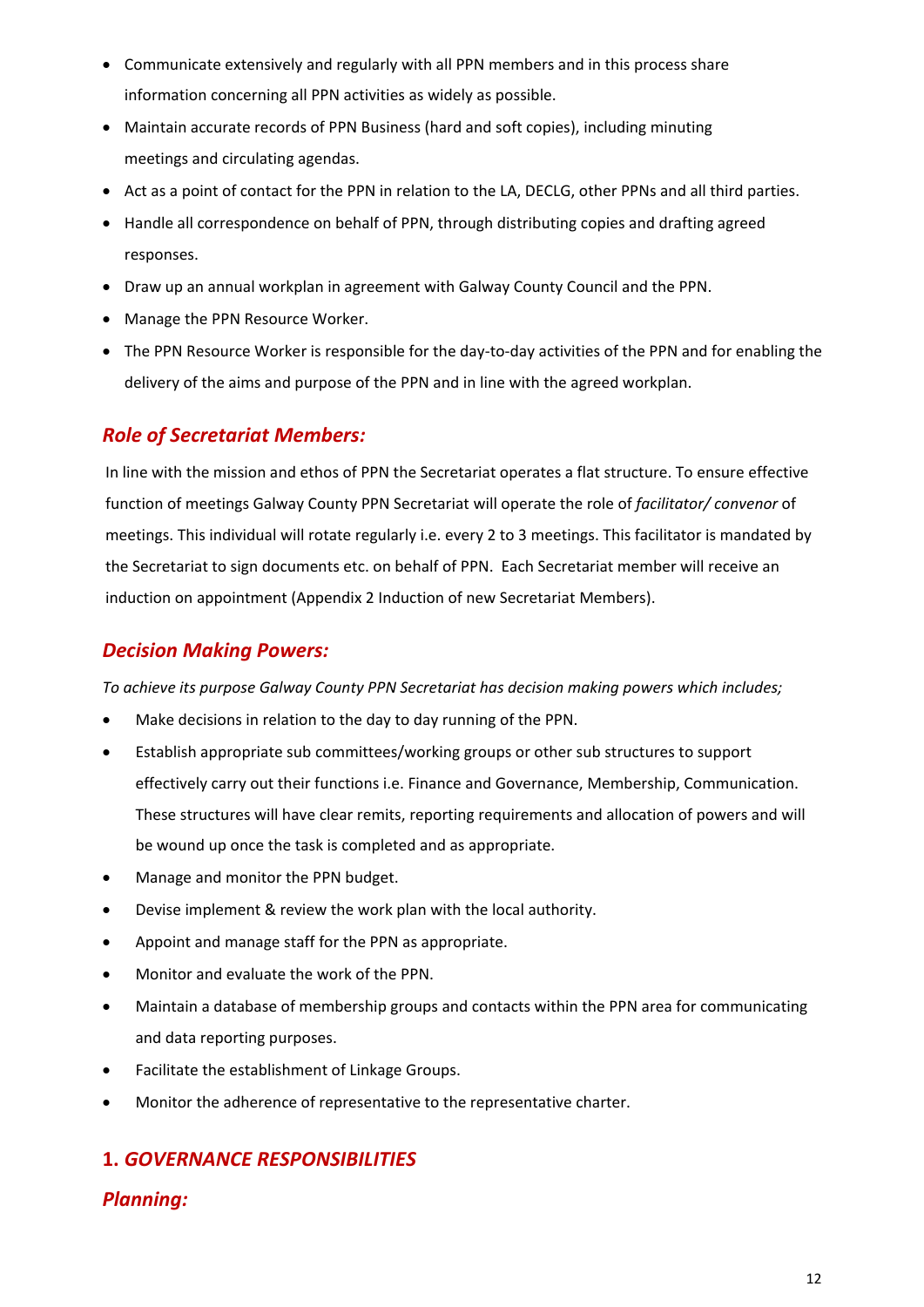On an annual basis in agreement with the PPN a **Galway County Public PPN Work Plan** will be devised. The purpose of this document is to present a Work Plan for Galway County Public Participation Network which will enable member groups to develop a shared understanding of the key priorities and actions for the coming year, focus the work of the PPN's Secretariat, and fulfil the requirements of Galway County Council and directives from the Department of Environment Community & Local Government. The Secretariat in agreement with the PPN will oversee the implementation of this work plan with the local authority and review it regularly communicating its progress to the Plenary.

#### *Financial Responsibilities:*

The Secretariat in conjunction with the PPN will ensure the financial affairs of the PPN are conducted properly. This includes raising funds, spending money and record keeping. Certain tasks may be delegated to the finance subcommittee but will remain under the control of the PPN. An annual budget is prepared as part of the Annual work plan which will be validated by the Plenary and under its control.

- Only expenditure in line with the budget can be authorised.
- All invoices must be matched with their expenditure authorisation and linked to the budget item.
- One bank account will be held in the name of Galway County PPN with three authorised signatories.
- Bank statements will be checked off against income and expenditure items with any discrepancies investigated.
- Financial statements will be prepared and presented to the Plenary for ratification.
- All financial records will be retained for six years.

## *Correspondence, Feedback & Complaints:*

The Secretariat welcome feedback from the PPN on how it is operating, and the Plenary will be the opportunity for this. However, the Plenary is not the only time and place that the PPN and members can provide feedback. All feedback will be co-ordinated via the Resource Worker

## *Equality:*

The Secretariat ensures all its activities and services are as accessible as possible and will take all reasonable practical steps to prevent discrimination bearing in mind the 9 grounds [age, gender, civil status, family status, disability, sexual orientation, member of the Traveller community, Race, Religion].

## *Health & Safety Statement:*

Galway County PPN is not an employer and the resource worker is covered under Galway County Councils employee Health & safety policies. The PPN administrator is covered under Galway Rural Development Health & Safety policies.

## *Data Protection:*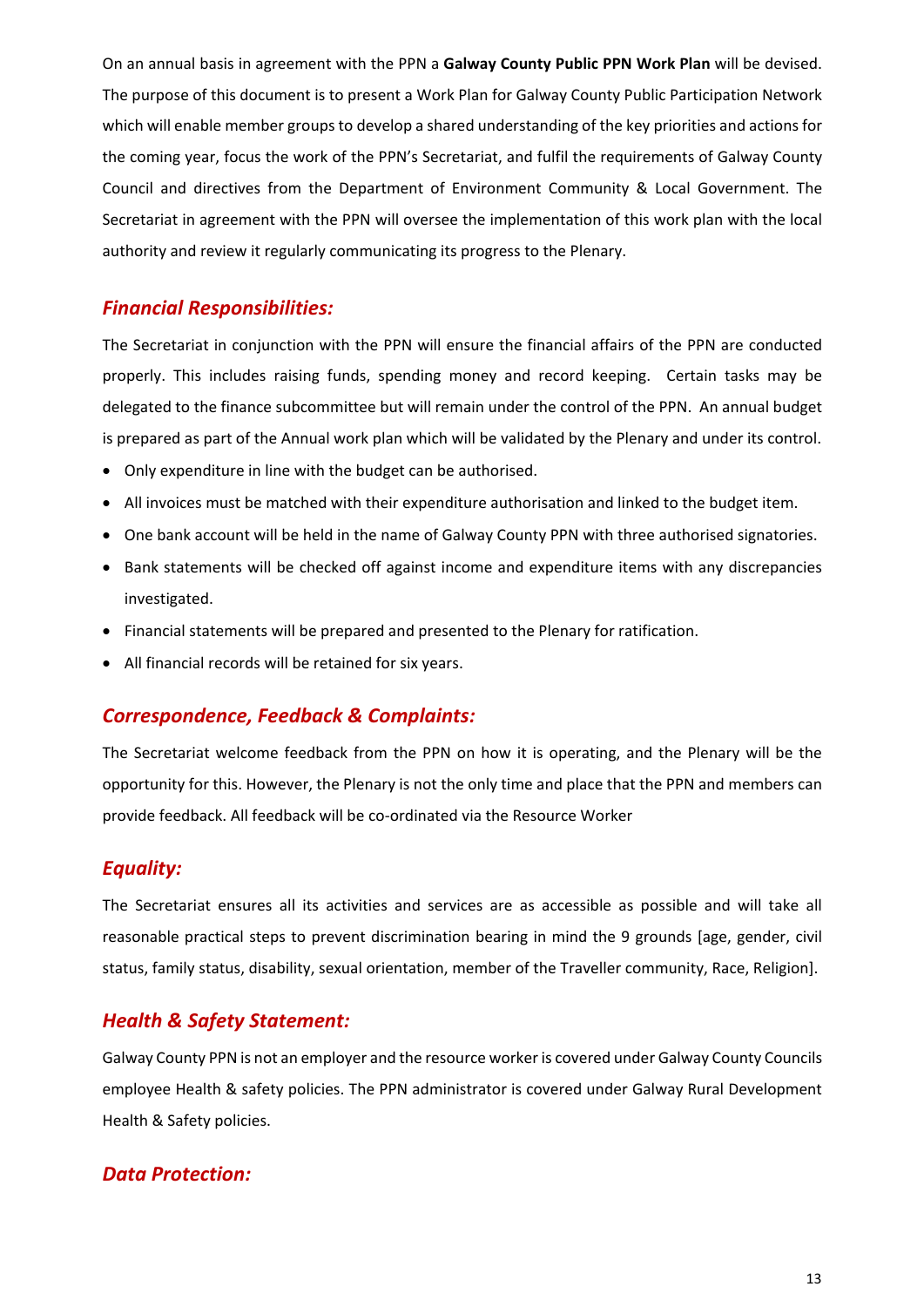The Secretariat maintains a database of membership groups and contacts within the PPN area for communicating and data reporting purposes and will be guided by the 7 Data Protection Principles in the use of this data ensuring personal data is: *(see separate data protection policy in this document)*

- 1. Processed lawfully, fairly and in a transparent manner
- 2. Collected for specified, explicit and legitimate purposes
- 3. Adequate, relevant and limited to what is necessary
- 4. Accurate and, where necessary, kept up to date
- 5. Retained only for as long as necessary
- 6. Processed in an appropriate manner to maintain security
- 7. Accountability

## **2.** *FUNCTIONING EFFECTIVELY AS A COMMITTEE*

#### *Secretariat meetings:*

Secretariat meetings should be conducted in a manner which ensures that the Committee can effectively carry out its functions and in line with the PPN Constitution and the flat structure ethos.

- The Secretariat meets a minimum of 4 times annually.
- The facilitator will liaise with the Resource Worker to set the agenda for meetings.
- The quorum for Secretariat meetings is 4 members.
- Notice along with the agenda is circulated to members prior to the date of the meeting
- All members can suggest items for the agenda in advance of the meeting the meeting notice will indicate the timeline for this.
- Minutes are taken by the Resource Worker or, as required, by a nominated Secretariat member on a rotating basis.
- Minutes reflect decisions taken, actions agreed, and a synopsis of the discussion.
- Minutes of the meeting are proposed and seconded and adopted by the members.
- A copy of the minutes is published on the PPN website and kept on file.
- The decision-making process where possible is consensus but in the event of a vote being required decisions will be carried by a simple majority of all members present. As a last resort the Facilitator has the casting vote.
- In the event of a Secretariat member failing to attend three consecutive meetings, of which s/he has been properly notified, without sending apologies prior to the meeting s/he will have deemed to have resigned from the Secretariat and a replacement will be sought in line with the PPN election process.
- The term of the Secretariat shall be five years in line with the term of the council

The Secretariat is required to take flexible procedures for dealing with urgent matters that require action between meetings. To deal with urgent matters two nominated members of which one will be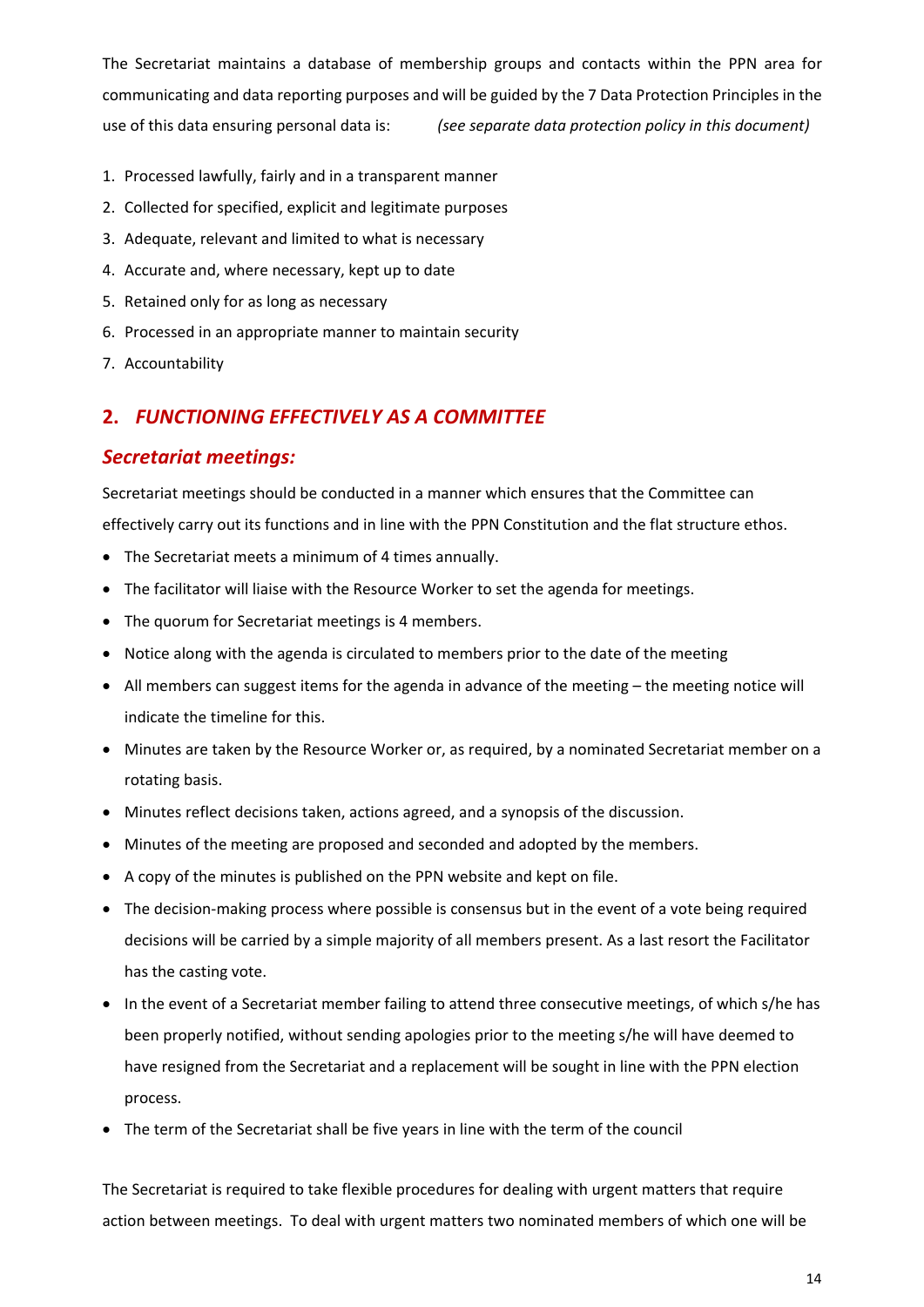the facilitator will be authorised to take urgent decisions on behalf of the Committee; any such delegation is minuted during meetings.

#### *Sub-committees/Working Groups:*

To assist the Secretariats' work it will establish sub-committees as necessary e.g. Financial & Governance, Membership, Communication and specific project Working Groups as required.

- Each sub-committee must have terms of reference covering purpose, membership, limits of decision-making and method of reporting to the Secretariat/PPN.
- Whilst PPN Members not on the Secretariat can be members of sub-committees, all sub-committees should have at least one Secretariat member.
- The number of sub-committees and their purpose should be reviewed on a periodic basis.
- Sub-Committees are supported as required by the PPN Resource Worker.

## *Secretariat Annual Performance Review:*

The Secretariat will conduct an annual appraisal of its own performance, that of its sub-committees and working groups and that of individual Members. This will be done within the context of the PPNs plans and policies, as well as this handbook. Consideration of the development of current members will take place as required.

## *Conflict of Interest & Conflict of Loyalty Register:*

Situations may arise involving potential conflicts of interest and/or loyalty. Secretariat members have a responsibility to declare any such potential conflict, where possible, in advance to the committee. These will be noted in writing at meetings. Depending on the nature of the possible conflict(s), s/he will be asked to withdraw from the a) discussion, b) voting or c) meeting while the issue in question is being dealt with [Appendix 3 Secretariat Members Declaration of Interest and Register of Interests *also refer to Galway County PPN Members Code of Conduct/Conflict of Interest Protocol*].

## *Code of Conduct:*

All Secretariat members will be required to sign up to the Code of Conduct for PPN Members [Appendix 1].

## *Procedures and Guidelines for the Appointment of a PPN Secretariat Member:*

A truly participative PPN requires a regular refreshing of different roles. As the PPN evolves, it may be appropriate to have rotating retirements from the Secretariat to ensure continuity. Where Secretariat vacancies occur, they will be filled as soon as possible. People elected to the Secretariat must be nominated by a member organisation in their community or college. The electorate for that position is comprised of the members of that geographical community or college. For example, candidates for a Social Inclusion vacancy must be nominated by a Social Inclusion organisation, and it is only the Social Inclusion organisations which have a vote for this position [*refer to Galway County PPN Constitution*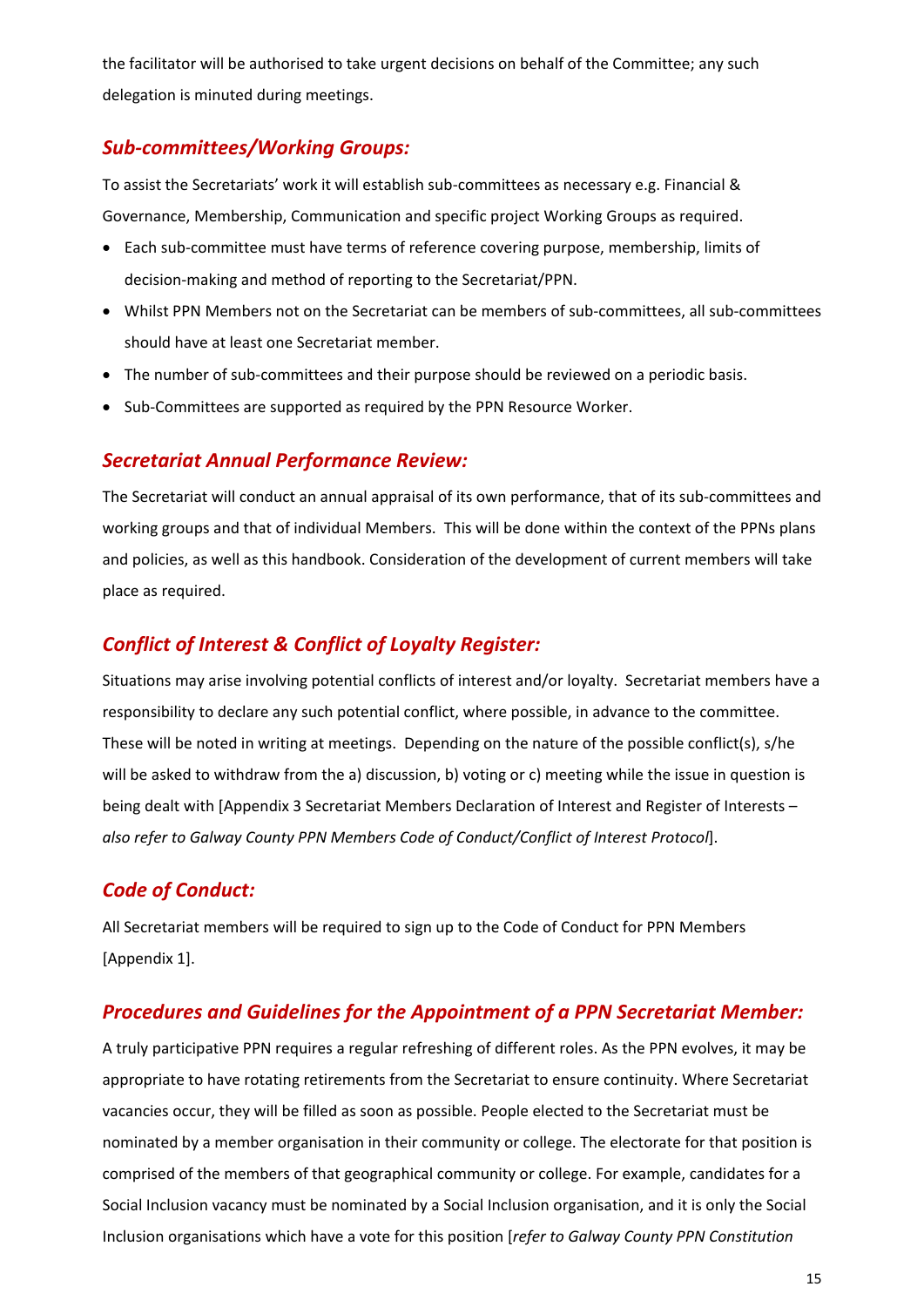*Section 7 Election of Representatives to Committees].* All new Secretariat Member will be inducted in line with Appendix 2.

## *APPENDIX 1 - CODE OF CONDUCT FOR SECRETARIAT MEMBERS*

I will:

- Abide by and support Galway County PPNs principles and values.
- Abide by Galway County PPNs policies and procedures.
- Always act in the best interests of Galway County PPN.
- Act honestly, fairly and respectfully to my fellow Secretariat members and all other members and anyone I come into contact with in my role as Secretariat member.
- Declare any potential conflicts of interest and if necessary leave the meeting while that matter is being dealt with, these are to be included in the register and recorded in the minutes.
- Strive to promote a culture of openness and transparency so that members of the public, beneficiaries and regulators have confidence in Galway County PPN.
- Not personally gain from my role as Secretariat member.
- Document expenses and seeking reimbursement in line with policy.
- Not accept gifts or hospitality without the consent of Galway County PPN.
- Use the PPN resources responsibly and only in accordance with authorised procedure.
- Commit to attend all Secretariat and other meetings and in the event of unavoidable ability to attend I will give advance apologies to the committee.
- Accept that if I am absent without apologies at three meetings in a row I will be deemed to have resigned and relinquished my role as Secretariat member.
- Strive to be familiar with agenda items and be prepared to contribute during meeting.
- Accept and support decisions made by majority vote even if I did not vote in favour of the decision.
- Maintain the confidentiality on all business conducted unless I have been expressly authorised to speak on matters outside of the meeting.
- Understand that any substantial beach of this code may result in my removal from the Secretariat.
- Notify in writing my wish to resign from the Secretariat.

#### **I have read, and I commit to comply with Galway County Secretariat PPN Code of Conduct**

**\_\_\_\_\_\_\_\_\_\_\_\_\_\_\_\_\_\_\_\_\_\_\_\_\_\_\_\_\_\_\_\_\_\_\_\_\_\_\_\_\_\_\_ \_\_\_\_\_\_\_\_\_\_\_\_\_\_\_\_\_\_\_\_\_**

**\_\_\_\_\_\_\_\_\_\_\_\_\_\_\_\_\_\_\_\_\_\_\_\_\_\_\_\_\_\_\_\_\_\_\_\_\_\_\_\_\_\_\_\_\_\_\_\_\_\_\_\_\_\_\_\_\_\_\_\_\_\_\_** 

**Printed Name of Secretariat Member** 

**Signature of Secretariat Member Date Accord Pate Control Date**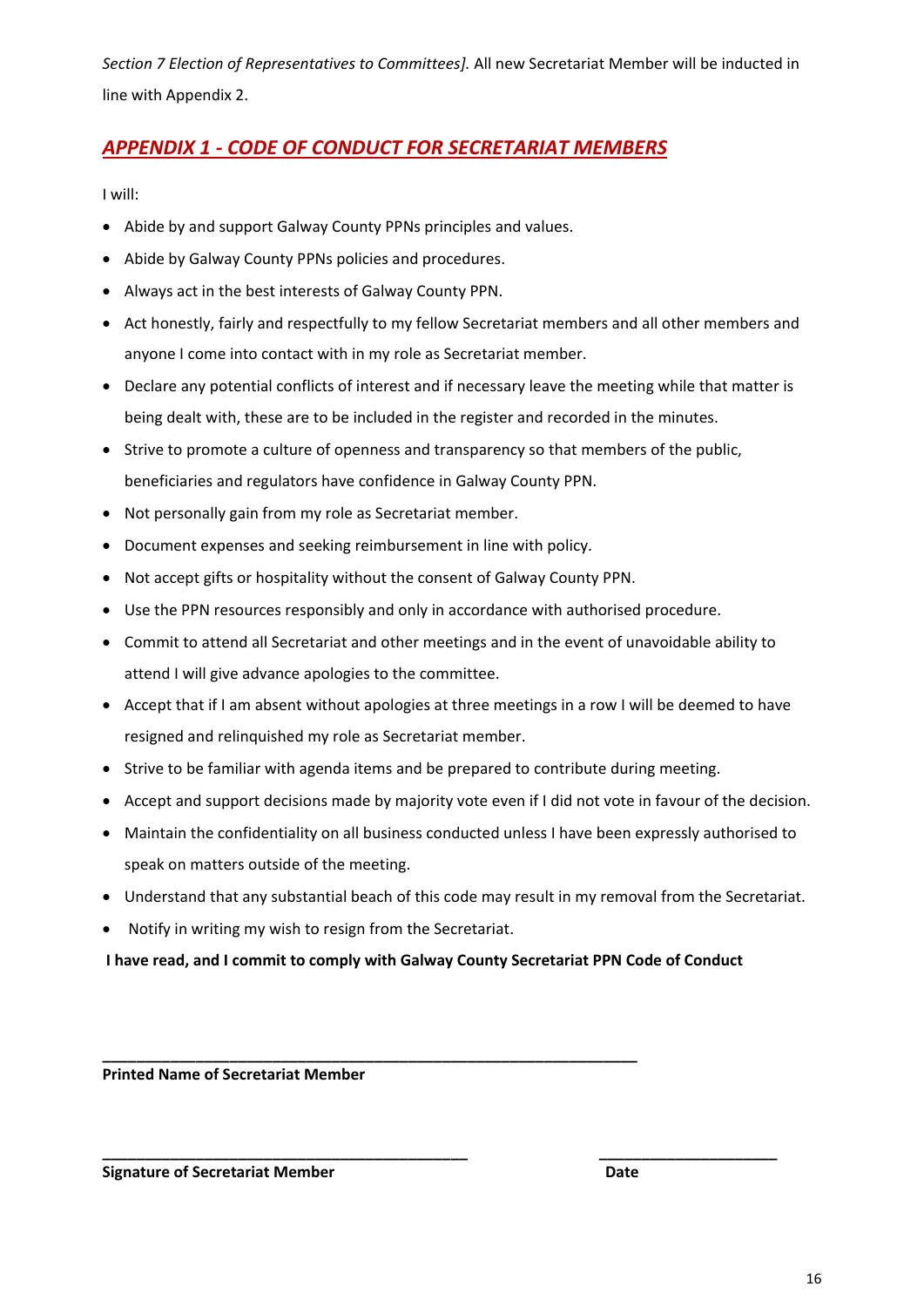## *APPENDIX 2 - INDUCTION OF NEW SECRETARIAT MEMBERS*

It is important that any new Secretariat members have a good introduction to their role on the Secretariat. This induction to include, at a minimum, introductions to other Secretariat members and key staff, consideration of the Code of Conduct for Secretariat Members as well as the provision of an information pack containing:

| Secretariat Handbook                                         |  |
|--------------------------------------------------------------|--|
| Copy of Galway County PPN Constitution                       |  |
| Copy of the Annual Work Plan                                 |  |
| <b>Publicity Materials as relevant</b>                       |  |
| Contact details of other Secretariat Members/Resource Worker |  |
| Dates of future meetings if agreed.                          |  |
| Minutes of the last two meetings.                            |  |
| All other relevant policies                                  |  |

**I wish to confirm that I have read and understand the contents of this Handbook and received the above documentation and that constitutes part of my terms and conditions as a Secretariat Member. I am willing to partake in training for this role. I understand my responsibility to declare any conflicts of interest.**

**\_\_\_\_\_\_\_\_\_\_\_\_\_\_\_\_\_\_\_\_\_\_\_\_\_\_\_\_\_\_\_\_\_\_\_\_\_\_\_\_\_\_\_ \_\_\_\_\_\_\_\_\_\_\_\_\_\_\_\_\_\_\_\_\_**

**\_\_\_\_\_\_\_\_\_\_\_\_\_\_\_\_\_\_\_\_\_\_\_\_\_\_\_\_\_\_\_\_\_\_\_\_\_\_\_\_\_\_\_\_\_\_\_\_\_\_\_\_\_\_\_\_\_\_\_\_\_\_\_** 

**Printed Name of Secretariat Member** 

**Signature of Secretariat Member Date**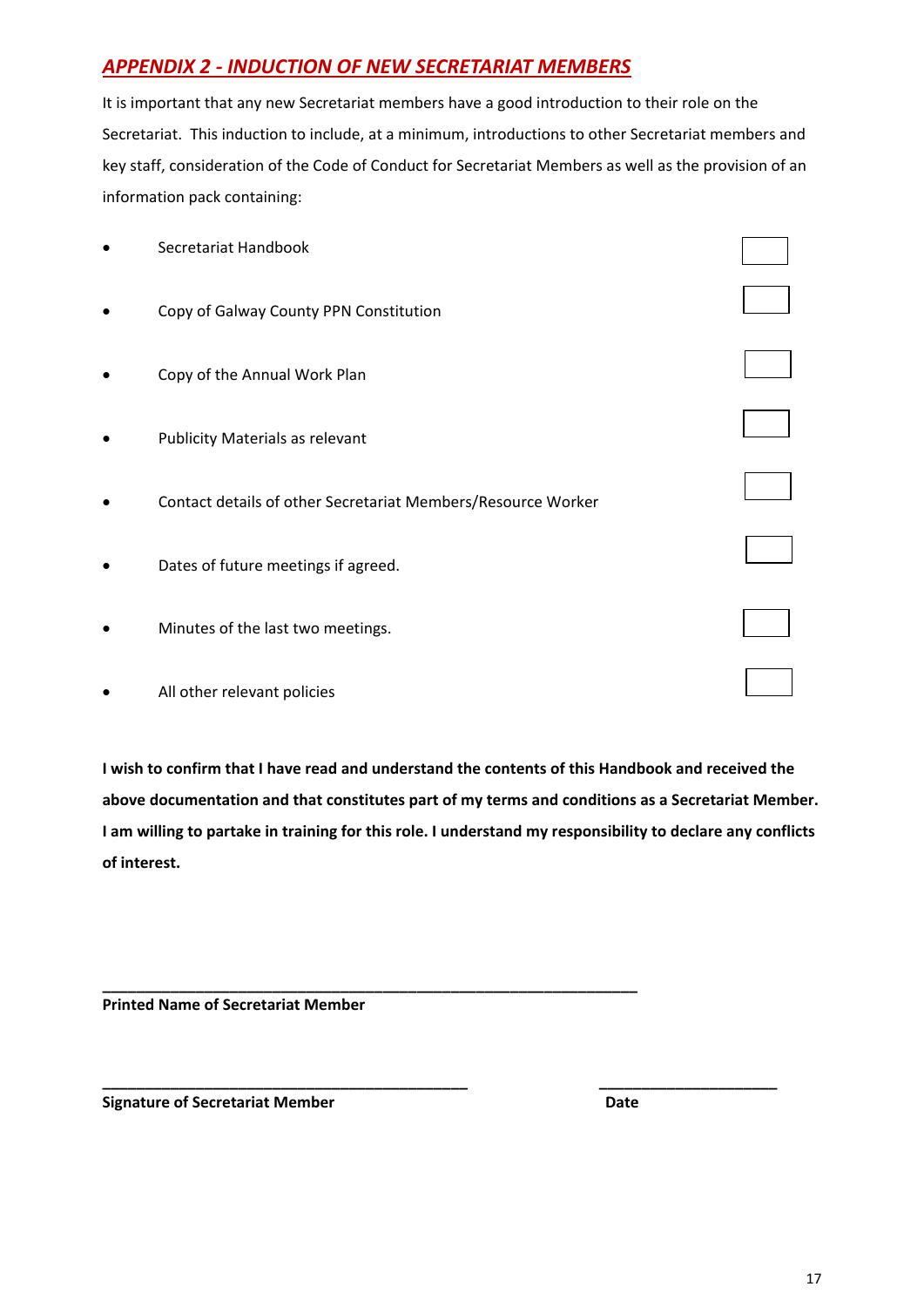## *APPENDIX 3 –*

## *SECRETARIAT MEMBERS DECLARATION OF INTEREST & REGISTER OF INTERESTS*

When they are appointed to the Secretariat Members are required to declare to the PPN all interests which are relevant and material and may give rise to conflict of interest or loyalty in their position as a Secretariat Member.

On an ongoing basis Secretariat Members should also inform the PPN of any additions to the list as and when they arise.

This is done by completing the below document. If as a Secretariat Member you have no relevant interest you should register a nil return.

The Register of Interests is kept in PPN Resource Workers office.

| Positions on external bodies which might give rise to a conflict of interest/loyalty    |  |  |
|-----------------------------------------------------------------------------------------|--|--|
|                                                                                         |  |  |
|                                                                                         |  |  |
|                                                                                         |  |  |
|                                                                                         |  |  |
| Relationship [family or friend] which might give rise to a conflict of interest/loyalty |  |  |
|                                                                                         |  |  |
|                                                                                         |  |  |
|                                                                                         |  |  |

**Signed: \_\_\_\_\_\_\_\_\_\_\_\_\_\_\_\_\_\_\_\_\_\_\_\_\_** 

**Print Name of Person Declaring: \_\_\_\_\_\_\_\_\_\_\_\_\_\_\_\_\_\_\_\_\_\_\_\_\_** 

**Date of Appointment: \_\_\_\_\_\_\_\_\_\_\_\_\_\_\_\_\_\_\_\_\_\_\_\_\_** 

**Date of Declaration: \_\_\_\_\_\_\_\_\_\_\_\_\_\_\_\_\_\_\_\_\_\_\_\_\_**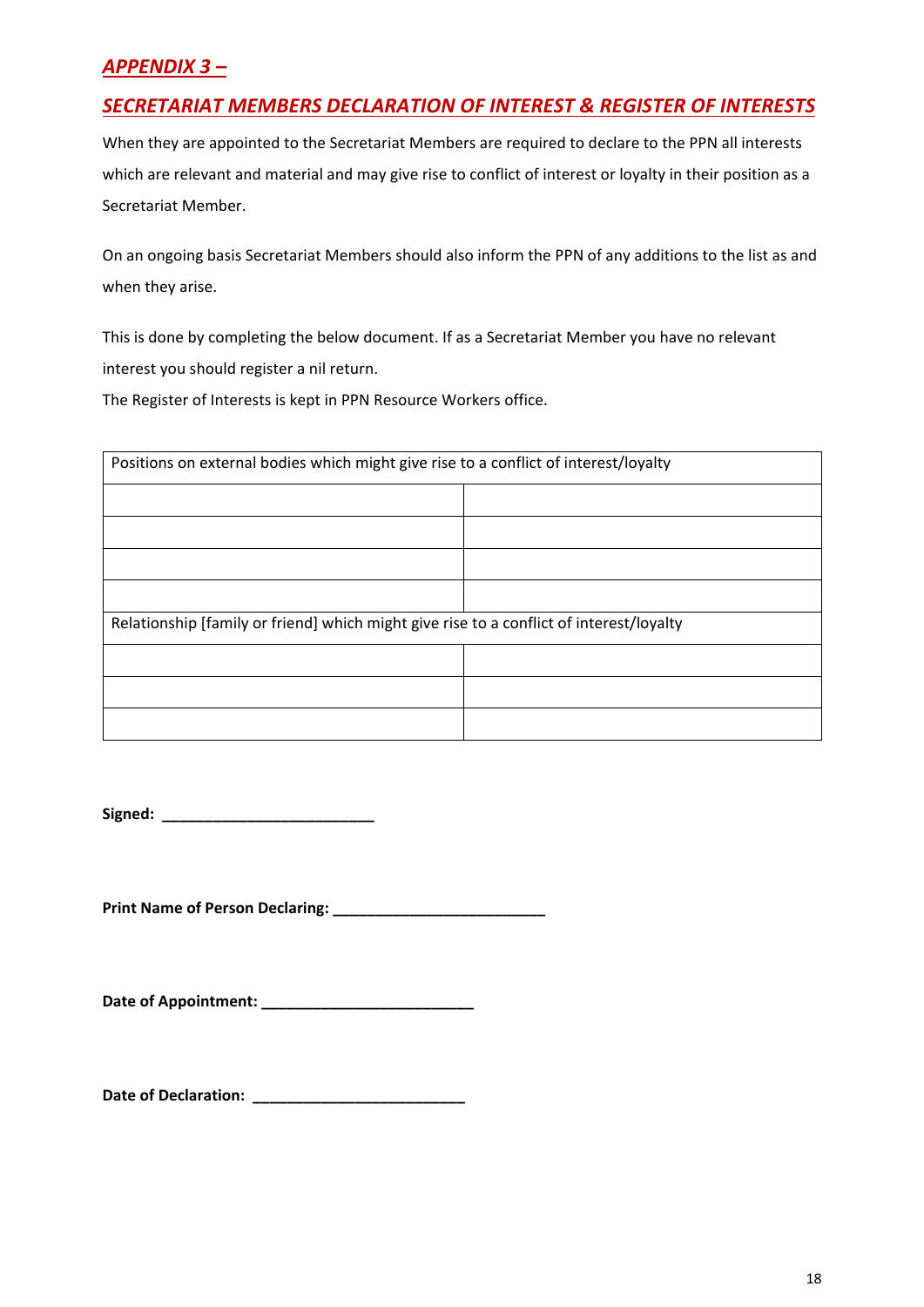## *Galway County Public Participation Network Data Protection Policy*

#### *Introduction:*

The purpose of this document is to provide a concise policy statement regarding the Data Protection obligations of Galway County Public Participation Network. This includes obligations in dealing with personal data in order to, ensure that the organisation complies with the requirements of the relevant Irish legislation, namely the General Data Protection Regulation (GDPR) 2018, the Irish Data Protection Act (1988), and the Irish Data Protection (Amendment) Act (2003).

#### *Policy Statement:*

Galway County Public Participation Network is fully committed to protect the rights and privacy of Individuals and adhering to the General Data Protection Regulation and the Data Protection Act 2018.

#### *Purpose:*

This privacy statement sets out how we process personal data and information that you give to us. We are committed to protecting your personal information. You are not required to provide us with personal data unless you wish to register and receive updates about the work of RPPN.

*This privacy statement explains:*

- Who we are and why we collect your personal data
- For how long we hold your data and who receives it
- How you may request the personal data we store about you
- Who to contact about data protection issues in our organisation.

## *Data We Collect:*

We collect personal data that identifies you as an individual. We do this when you have provided us with information and consented for its use in your interest and for the purposes set out in this privacy statement. The personal information we collect includes your name, postal address, email address and telephone number. In collecting and processing your data we are committed to:

- Putting you in control of your privacy and providing you with clear choices
- Being transparent about how we collect and use your data
- Securely protecting the data, you entrust to us and data processors used by us, using appropriate organisational and technical measures
- Adhering to data protection laws

When you register, telephone or email Galway County PPN, visit our website or fill our contact forms you consent to the use of that information as set out in this statement.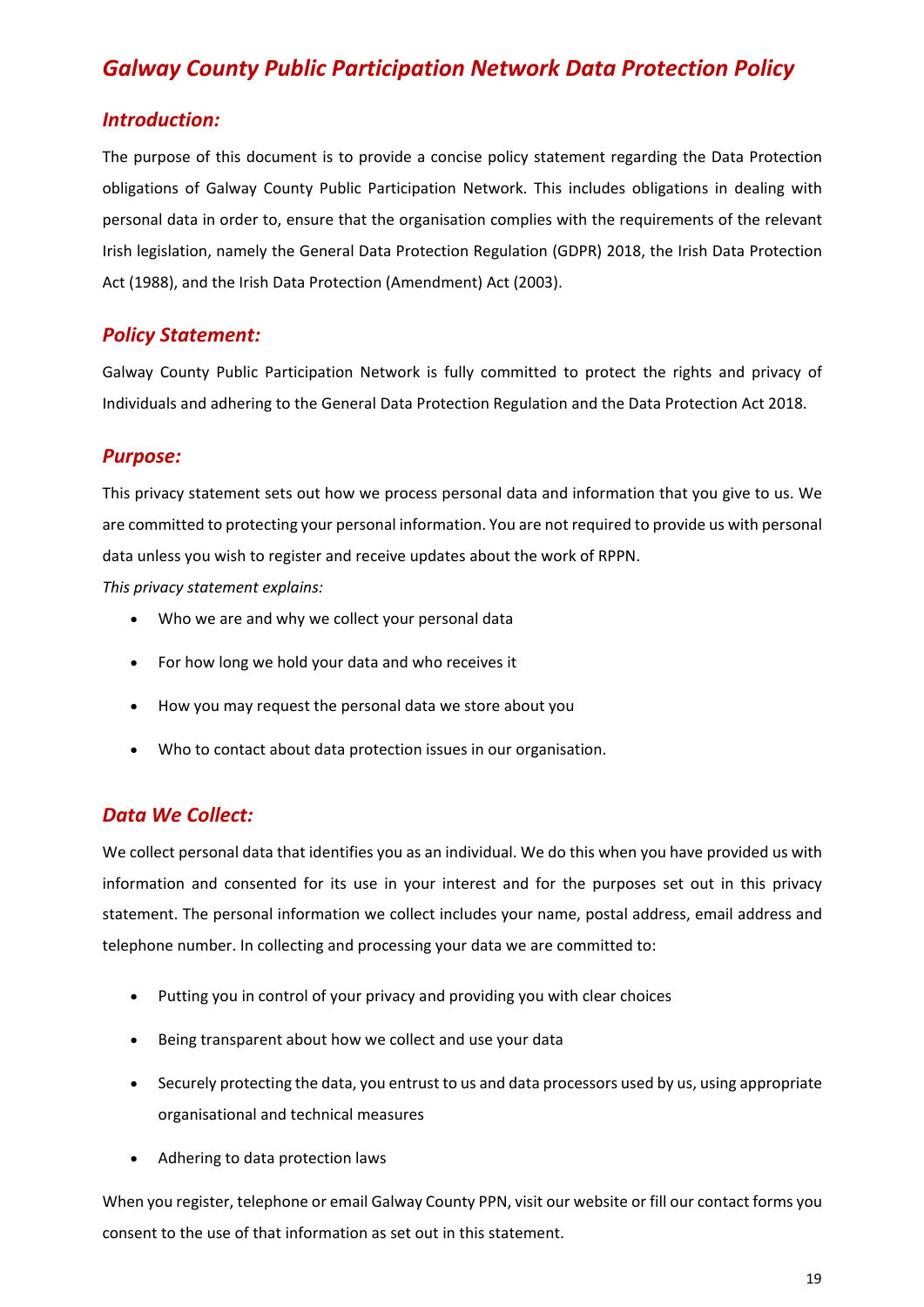If you wish to withdraw consent to being contacted by us, please do so by sending an email to resourceworker@galwaycountyppn.ie with 'UNSUBSCRIBE' in the message subject line or click the unsubscribe links contained in our ebulletin emails.

The personal data that you provide us with will only be used for the purpose for which it has been originally obtained or to fulfil legal or regulatory requirements as appropriate.

Individuals have a responsibility to ensure that any emails including attachments that they send us must be within the bounds of the law. Unsolicited content or mail of a criminal nature will be reported to the relevant authorities and blocked.

#### *Why We Collect Data:*

We collect data to provide club/organisation with information of meetings, events, funding, training opportunities, consultations and relevant news.

#### *Subject Access Requests:*

Any formal, written request by a Data Subject for a copy of their personal data (a Subject Access Request) will be referred, as soon as possible, to the Data Protection Officer, and will be processed as soon as possible.

#### *Third-Party Processors:*

Data shared with third party

We share your data with third parties only for the purposes set out below:

- Salesforce online database (cloud based)
- Mail Chimp ebulletin
- Survey Monkey survey
- Galway County Council email system.
- Website Western Webs

#### *Website Usage:*

We automatically collect information about browser type and operating system, pages you visit and your Internet Protocol addresses through Google Analytics. We do so, to help us to better understand how website visitors use our web sites so that we can improve the user experience. This information is aggregated, providing us with data about the total number of visitors to our websites and the total number of visitors to each page. Individual users are not typically identified through these analytics.

## *The Data Protection Principles:*

We will carry out our GDPR responsibilities in accordance with the following six principles. Galway County PPN shall: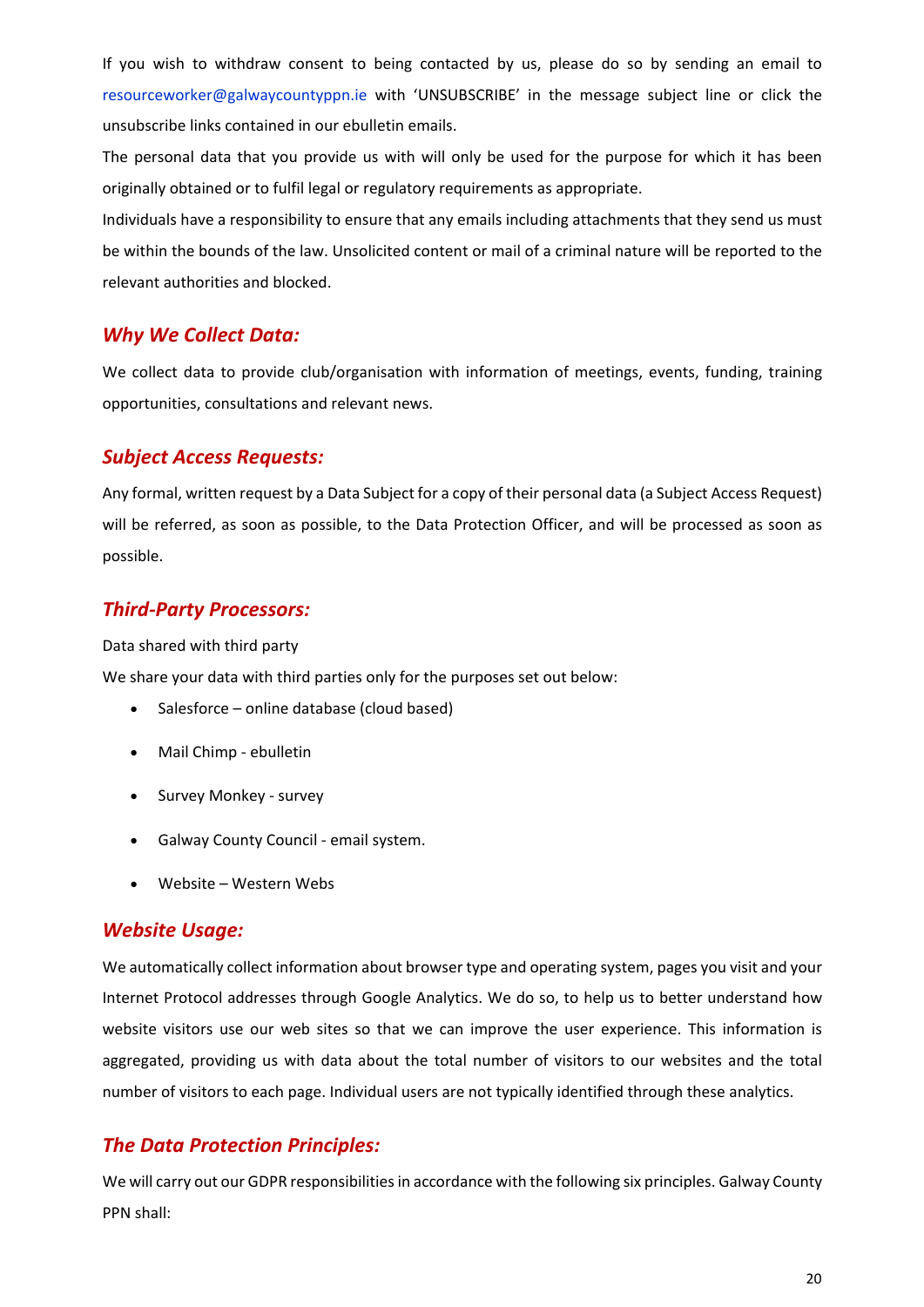*be obtained and processed fairly and lawfully.* Galway County PPN ensures that data is gathered and used in a way that is legal, fair and transparent.

*be obtained only for one or more specified, legitimate purposes.* Galway County PPN only use data for a legitimate purpose specified at the time of collection

*not be further processed in a manner incompatible with the specified purpose(s).* Data collected will only be used for the purpose stated.

*be kept safe and secure.* Appropriate security measures will be taken to protect against unauthorised access to, or alteration, destruction or disclosure of any personal data held by Galway County PPN in its capacity as Data Controller.

*be kept accurate, complete and up-to-date where necessary.* Galway County PPN will conduct regular assessments in order to establish the need to keep certain Personal Data.

*be adequate, relevant and not excessive in relation to the purpose(s) for which the data were collected and processed.* Galway County PPN will ensure to the best of our abilities to hold accurate, up to date data. If it is no longer accurate, it will be rectified or erased.

*not be kept for longer than is necessary to satisfy the specified purpose(s).* Galway County PPN will only store data for as long as is necessary.

*be managed and stored in such a manner that, in the event a data subject submits a valid subject access request seeking a copy of their personal data, this data can be readily retrieved and provided to them.*

#### *Data Subject Access Requests:*

If you wish to contact us regarding data protection issues or to make a personal data request, you may do so via the following options:

**Post your enquiry to:** Denise Feeney PPN Resource Officer Economic, Rural & Community Development Unit Galway County Council Aras an Chontae Prospect Hill Galway

**Email your enquiry to:** resourceworker@galwaycountyppn.ie

**Telephone your enquiry to:** 091 509 579

**Website** : [www.galwaycountyppn.ie](http://www.galwaycountyppn.ie/) facebook.com/GalwayCountyPPN twitter.com/GalwayCoPPN

## *Complaints:*

If you wish to make a complaint about how your personal data is processed by us or how your data processing complaint has been handled by us, you have a right to lodge a complaint with the Supervisory Authority. The contact details for the Data Protection Commissioner's office is as follows: **Post:** Office of the Data Protection Commissioner. Canal House, Station Road, Portarlington, Co. Laois, R32 AP23, Ireland.

**Telephone:** +353 (0761) 104 800; LoCall 1890 25 22 31 **Email**: info@dataprotection.ie

## *Changes to this policy:*

We keep our policy under regular review. This policy was last updated 25<sup>th</sup> April 2018.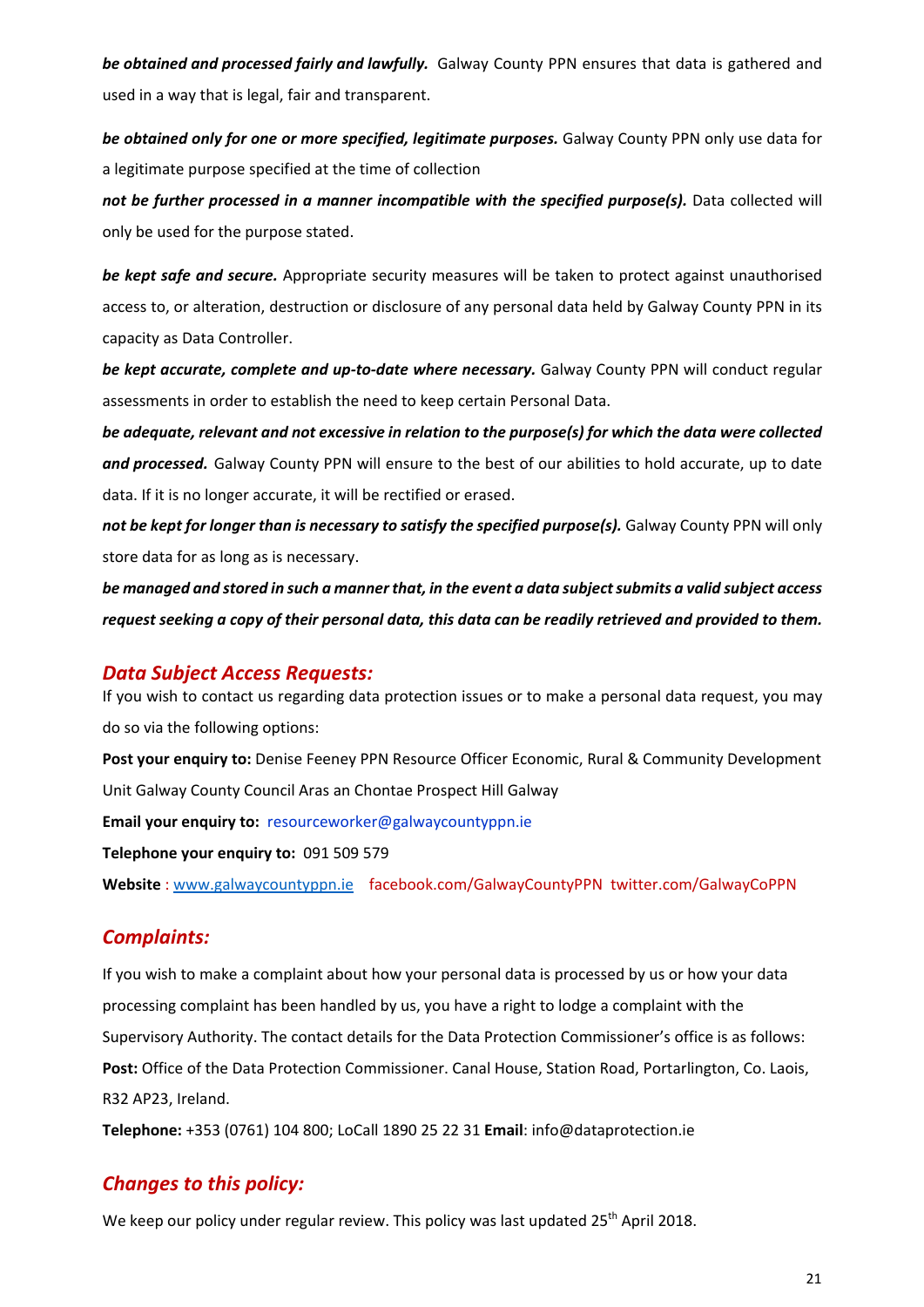## *Appendix 1. Data Protection Policy Definitions*

#### *Data:*

This includes both automated and manual data. Automated data means data held on computer or stored with the intention that it is processed on computer. Manual data means data that is processed as part of a relevant filing system, or which is stored with the intention that it forms part of a relevant filing system.

#### *Personal Data:*

Information which relates to a living individual, who can be identified either directly from that data, or indirectly in conjunction with other data which is likely to come into the legitimate possession of the Data Controller. (If in doubt, Charities Institute Ireland refers to the definition issued by the Article 29 Working Party and updated from time to time.)

#### *Sensitive Personal Data:*

A particular category of Personal data, relating to: Racial or Ethnic Origin, Political Opinions, Religious, Ideological or Philosophical beliefs, Trade Union membership, Information relating to mental or physical health, information in relation to one's Sexual Orientation, information in relation to commission of a crime and information relating to conviction for a criminal offence.

#### *Data Controller:*

A person or entity who, either alone or with others, controls the content and use of Personal Data by determining the purposes and means by which that Personal Data is processed.

#### *Data Subject:*

A living individual who is the subject of the Personal Data, i.e. to whom the data relates either directly or indirectly.

#### *Data Processor:*

A person or entity who processes Personal Data on behalf of a Data Controller on the basis of a formal, written contract, but who is not an employee of the Data Controller, processing such Data in the course of his/her employment.

#### *Data Protection Officer:*

A person appointed by Charities Institute Ireland to monitor compliance with the appropriate Data Protection legislation, to deal with Subject Access Requests, and to respond to Data Protection queries from staff members and service recipients

#### *Relevant Filing System:*

Any set of information in relation to living individuals which is not processed by means of equipment operating automatically (computers), and that is structured, either by reference to individuals, or by reference to criteria relating to individuals, in such a manner that specific information relating to an individual is readily retrievable.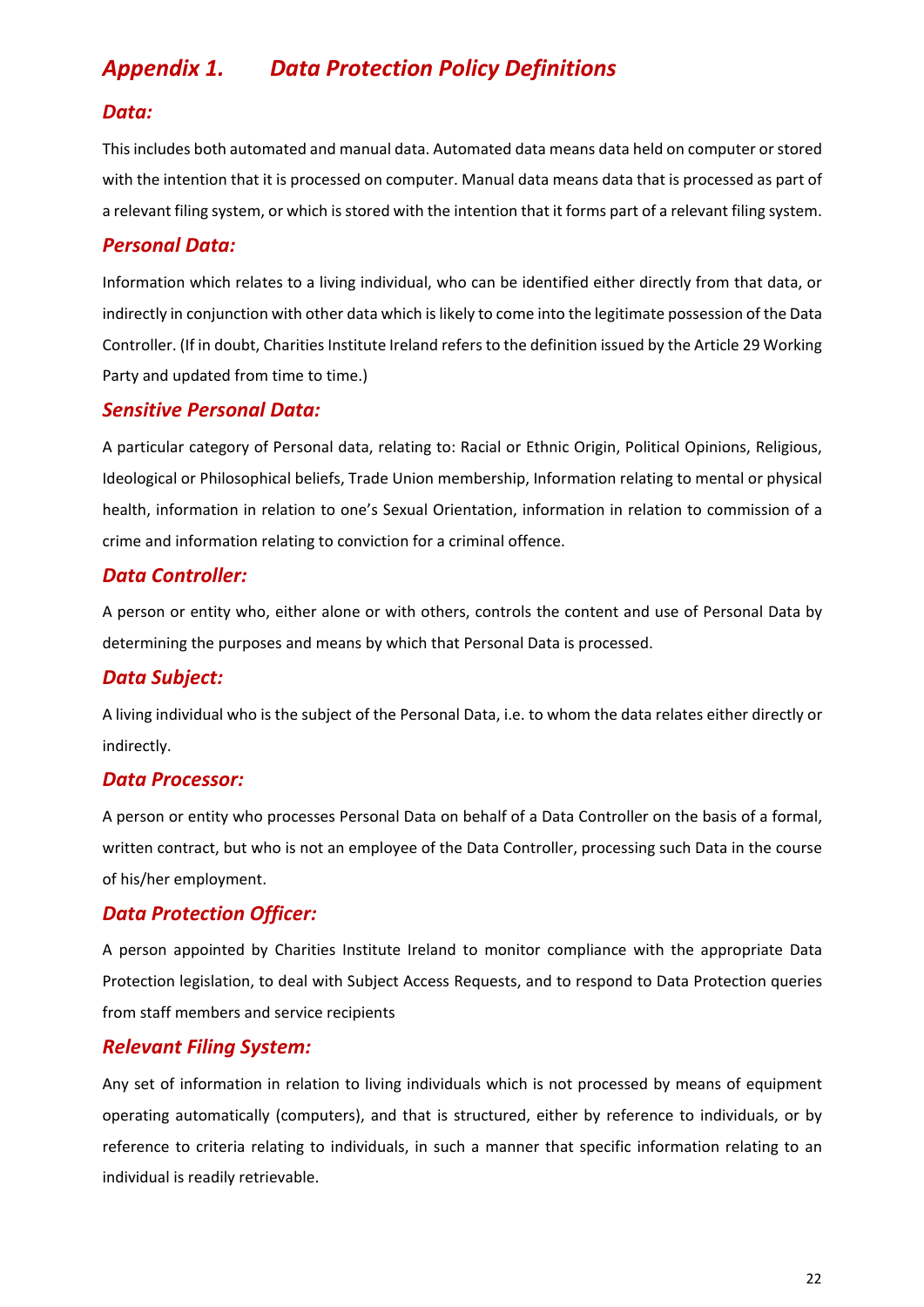## *Galway County PPN FINANCIAL POLICIES AND PROCEDURES:*

#### *PPN Financial Management Policy Statement:*

Galway County PPN shall be maintained on a sound financial basis at all times. No expenditure shall take place without the authorisation of the treasurer. In the event, that the treasurer deems that the financial position of the PPN is unsustainable, an extraordinary meeting of the Secretariat shall be called immediately (no later than seven days) to determine the future of the PPN. The PPN reserves the right to raise funds as they see fit from time to time by any lawful means i.e. by voluntary contribution, donation subscription, or otherwise. Electronic banking may be used, the treasurer and one other person to be decided by the Secretariat shall have access to the Password and pin numbers. The treasurer shall make a financial report at every meeting of the Secretariat or within 48 hours to the Secretariat if requested to do by three members of the Secretariat. In the event, that the treasurer is unable to attend a meeting of the Secretariat, he/she shall submit the report to the facilitator to present it to the meeting on his/her behalf. In the event, that the PPN is abolished or ceases to exist the Secretariat can make a decision as to how to distribute any existing funds that the PPN may hold. Further financial policy is detailed later in this section.

#### *Travel and Subsistence:*

**Purpose:** Travel and Subsistence Policy for members conducting PPN business **Scope**: Secretariat Members, Galway County PPN representatives

#### *Policy and Procedures*:

PPN Representatives (those representing the PPN on local decision-making structures) are entitled to make a request for travel and subsistence expenses for carrying out PPN business. A request for travel expenses can be made when travel and expenses cannot be covered by another source (i.e. the committee being attended).

#### *For this purpose, the following will count as travel expenses:*

- Travel by PPN representatives to the Secretariat
- Travel by PPN representatives to meetings on decision making structures this will include LCDC, Strategic policy committees and other committees approved by the Secretariat
- Travel by PPN representatives to other meetings with the approval of the Galway County PPN Secretariat
- Where possible members should use public transport where available, in these cases the cost of public transport will be reimbursed to the claimant. Travel by standard class on buses or trains is allowed
- PPN Representatives who do not have access to other means of transport may use taxis upon approval of the PPN Secretariat treasurer.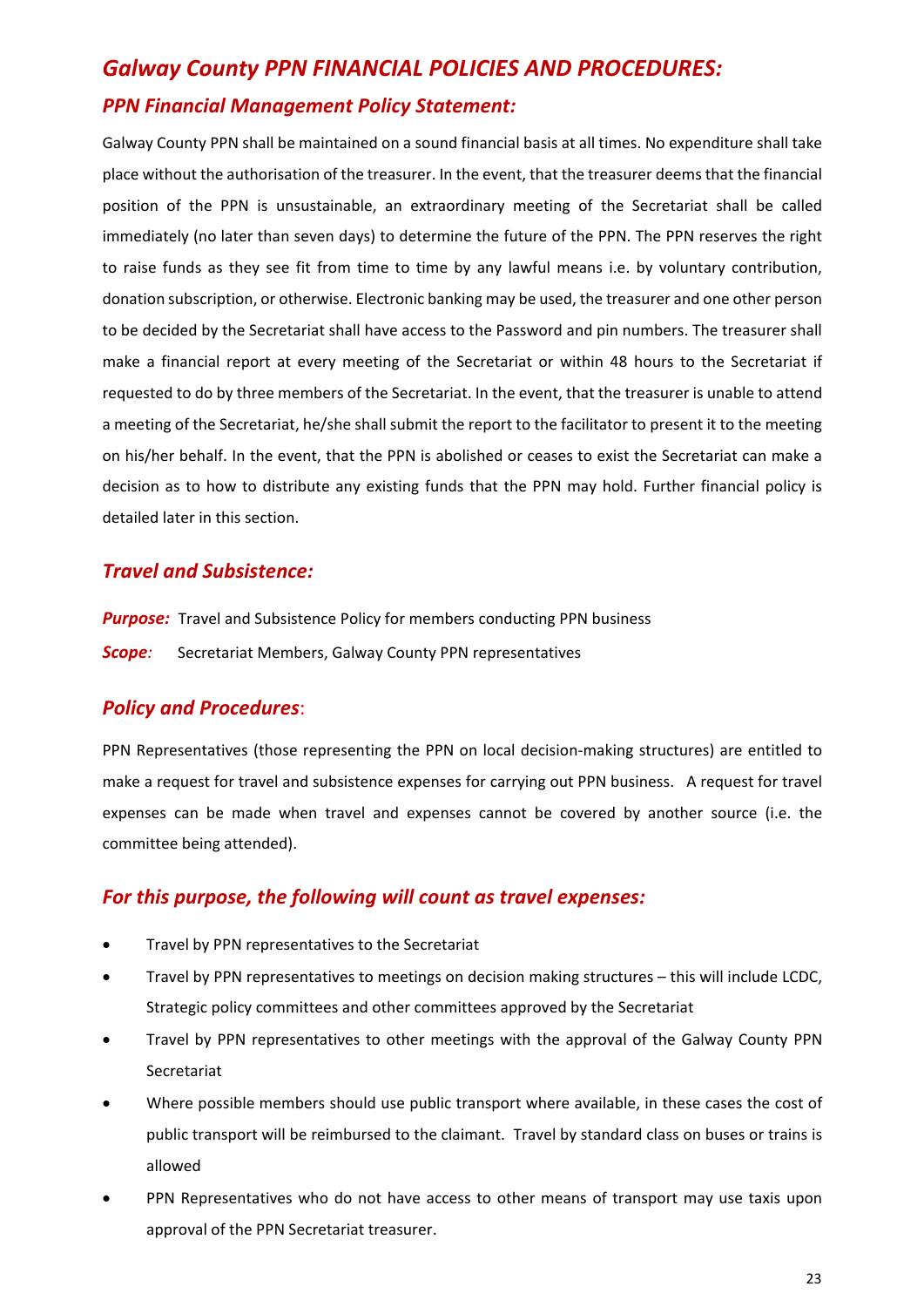## *Making Travel/Sub Claims:*

- Claims will only be made when payment of expenses cannot be covered by another source.
- Members must state the start and end-point of each journey and who they were visiting and the purpose of the visit. (*This information is necessary for all modes of travel.)*
- All original receipts should be submitted with claim forms for using public transport or taxis
- All claims for travel should be submitted for payment to the PPN team within six months to which the claim relates and approved by the Secretariat.
- Claims for January June should be submitted no later than 31<sup>st</sup> July of that year and the claim for Aug - December should be submitted not later than 31<sup>s</sup> December of that year.

## *Authorising Claims:*

The finance sub-committee of the Secretariat consisting of the Facilitator, Secretary and Treasurer will meet every 6 months to sign off any travel or subsistence claims made.

## *Reimbursement of Expenses:*

Expenses will only be reimbursed if they are:

- Submitted on the expense claim form which is fully completed in line with this policy
- Accompanied by original receipts where appropriate
- Appropriately authorized: by the PPN Secretariat Treasurer and authorized by the SEO in Galway County Council.
- If a PPN Rep participates in the PPN as part of their professional work, they should only claim expenses from the PPN if they cannot claim them from their employer.
- Authorisation for expenses payment can also be provided by an accompanying email from the PPN Secretariat Treasurer.

## *Financial Policy:*

The members of the PPN Secretariat are responsible for the financial management of the PPN. The PPN is committed to maintaining proper financial management systems - which in turn means having:

- Detailed and accessible documentation
- Appropriate and agreed procedures and controls
- Proper accounting records ensuring openness and transparency in all financial matters
- An appropriate filing system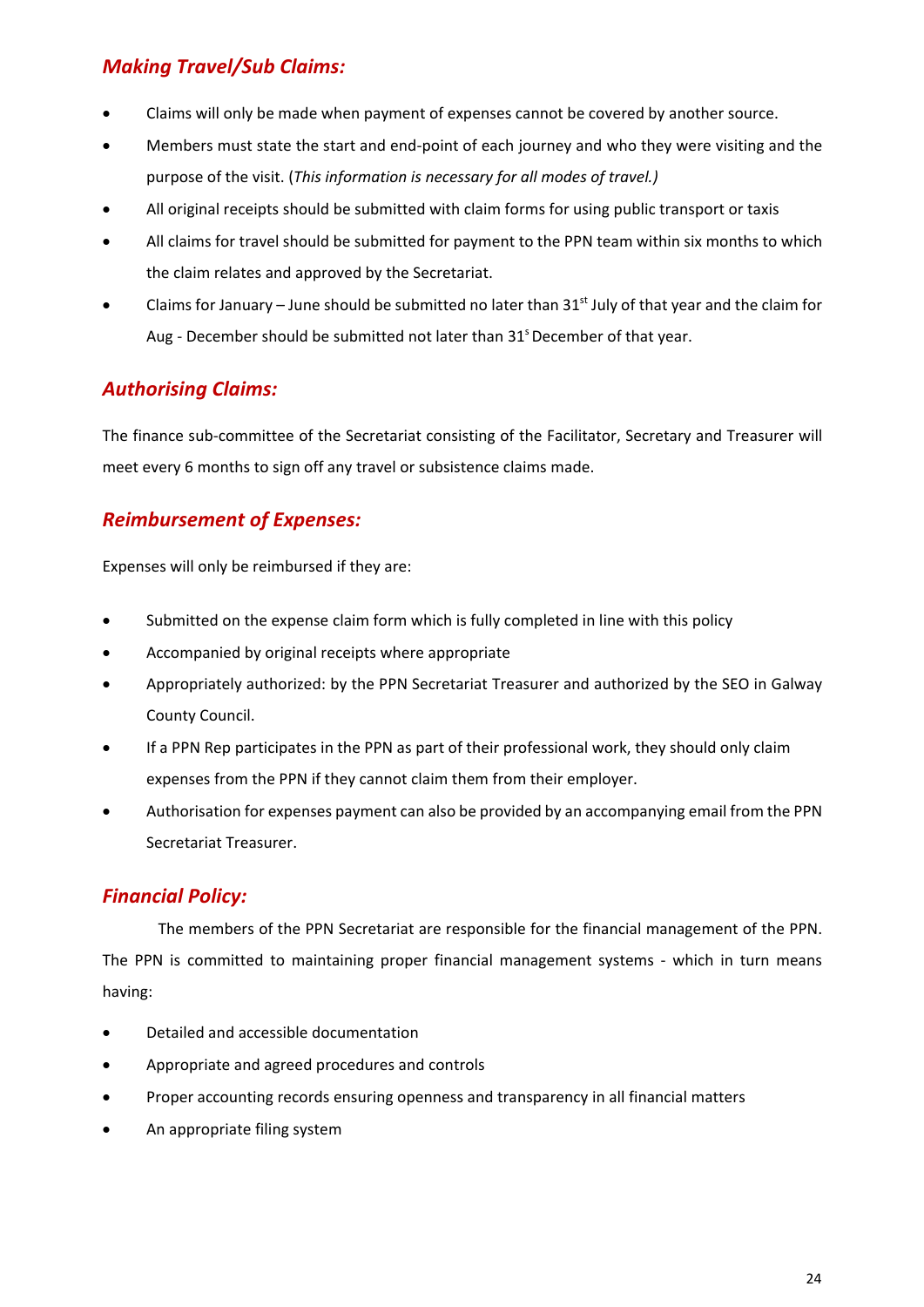The PPN Secretariat aims to be fully informed and up to date on the financial circumstances of the PPN in order to make appropriate financial decisions. A presentation of the Income & Expenditure Accounts is made to the PPN Secretariat at the PPN Secretariat and also at the county Plenary meetings.

Annual Financial accounts are formally signed off at the PPN County Plenary. All financial records are kept on computer and an appropriate backup system. The finance sub-group reports to the Executive committee and is responsible for overseeing all matters in relation to the finances of the PPN.

It is the responsibility of the PPN Secretariat to ensure that all members of the organisation adhere to the PPN financial policy and procedures. Failure to comply with the agreed procedures could result in disciplinary action. The matter will be referred to the Liaison membership Working group.

The Finance sub-committee should meet a minimum of 4 times a year and as and when required after that at the discretion of the Facilitator.

## *Financial Policies and Procedures are necessary in the following areas:*

## *(a) Methods of Payment:*

Payments made by the PPN Secretariat are made by cheque or electronic transfer.

Cheques have to be signed off by 2 members of the Finance sub- committee who are authorised signatories on the PPN bank account. Signatories for the bank account are Facilitator, Secretary and Treasurer.

## *(b) Approval of Expenditure:*

The Facilitator and Treasurer in consultation with support worker approve expenditure. A requisition form has to be signed off by the Facilitator and the Treasurer. The Support worker raises a requisition and it is brought to the Facilitator and the Treasurer for approval.

## *(c) Making Payments:*

The Treasurer in consultation with the Support worker is responsible for making payments on behalf of the project?

The Treasurer and the Support worker keeps a record of project expenditure and is responsible for ensuring that proper records are kept.

Payment is made when required by cheque and / or electronic transfer.

Expense claim forms, invoices and / or receipts are needed for all payments.

Expense claims should be submitted to the Support worker who then raises a requisition and is signed off by the Treasurer and the Support worker.

## *(d) Cheque Authorisation & Electronic Transfer:*

The authorised signatures are of those who are authorized signatories and are members of the Finance committee. These include the, Facilitator, Secretary and Treasurer and they sign the cheques. There are 3 signatories in the organization.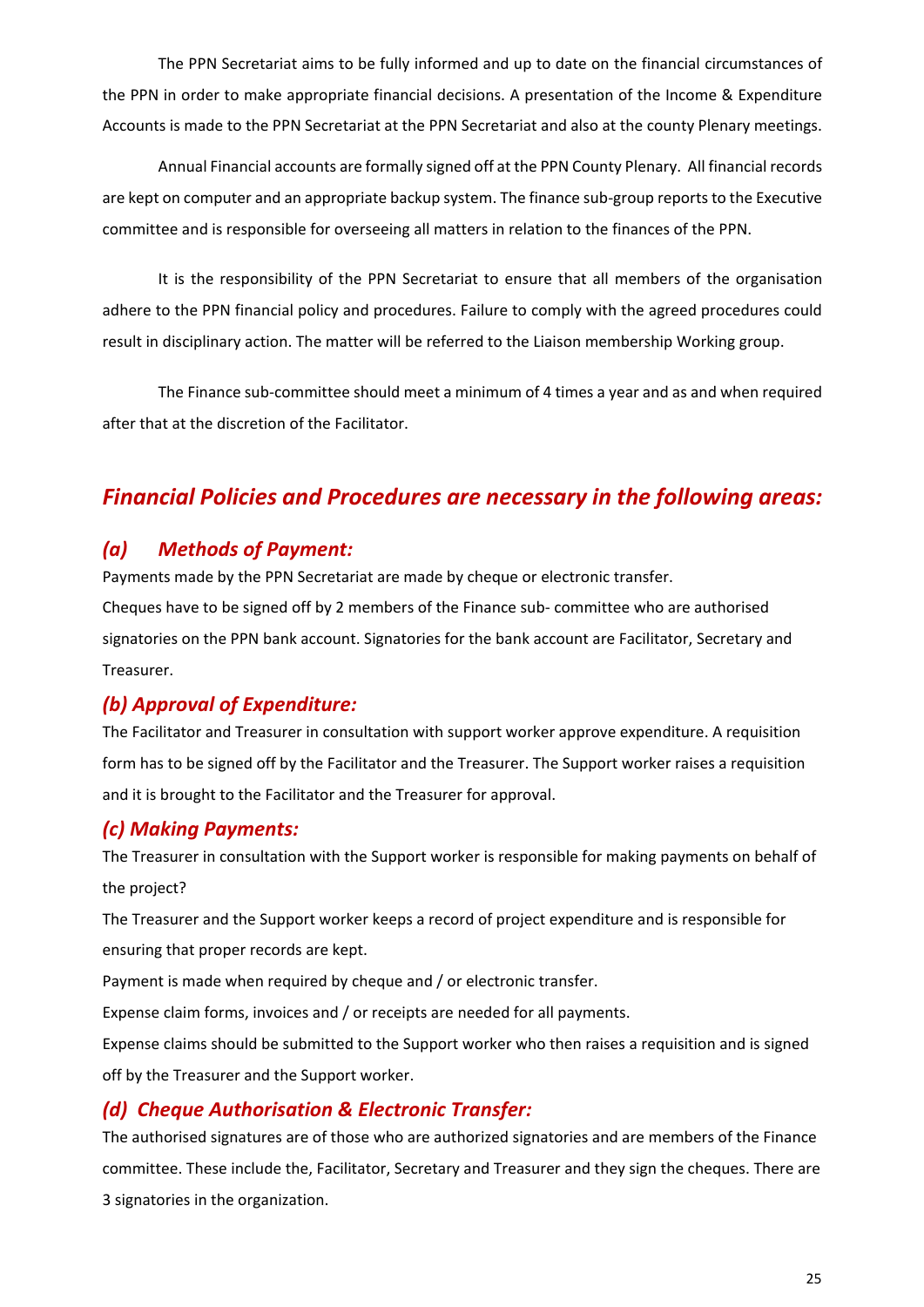A signatory cannot sign a cheque if it is their own cheque or if the cheque is not in line with the Financial Policy.

Accounts are presented to the Secretariat at each Secretariat meeting and accounts are sent to the Director of Services for Community, Enterprise and Economic section for review annually. This ensures that all financial transactions in relation to the PPN are transparent and accountable.

All electronic transfers are to contain the name of the person or organisation who send and receive the transfer of funds.

## *(e) Electronic Funds Transfers:*

The finance sub- committee are responsible for doing the electronic transfers.

3 people within the organisation hold the relevant password(s).

## *(f) General Expenses:*

Members of the Secretariat, the PPN support worker and members of working groups can claim expenses or any PPN representative attending meetings or training sessions organised or approved by the PPN Secretariat. Expenses can be claimed for travel, subsistence and accommodation with the prior approval of the Treasurer. Expenses are claimed with an expense form. The expenses are recorded within the organisation on a PC and on hard copy. The treasurer and support worker are responsible for the above. Expenses are 'approved' within the organization when a requisition form is presented to the finance sub- committee and is signed off by them. The Treasurer is responsible for payment of the expenses.

## *(g) Travel:*

## *Civil Service motoring and bicycle rates Cars (rate per kilometre)*

| <b>Band</b>   | <b>Distance</b>    | <b>Engine capacity</b><br>up to 1200cc | <b>Engine capacity</b><br>1201cc - 1500cc | <b>Engine capacity</b><br>1501cc and over |
|---------------|--------------------|----------------------------------------|-------------------------------------------|-------------------------------------------|
| <b>Band 1</b> | 0 - 1,500 km       | 37.95 cent                             | 39.86 cent                                | 44.79 cent                                |
| <b>Band 2</b> | 1,501 - 5,500 km   | 70.00 cent                             | 73.21 cent                                | 83.53 cent                                |
| <b>Band 3</b> | 5,501 - 25,000 km  | 27.55 cent                             | 29.03 cent                                | 32.21 cent                                |
| <b>Band 4</b> | 25,001 km and over | 21.36 cent                             | 22.23 cent                                | 25.85 cent                                |

## *(h) Accommodation:*

Domestic overnight subsistence rates (from 1 April 2017)

| Normal Rate (up to 14 Nights)       | €133.73 |
|-------------------------------------|---------|
| Reduced Rate (next 14 Nights)       | €120.36 |
| Detention Rate (for Next 28 Nights) | €66.87  |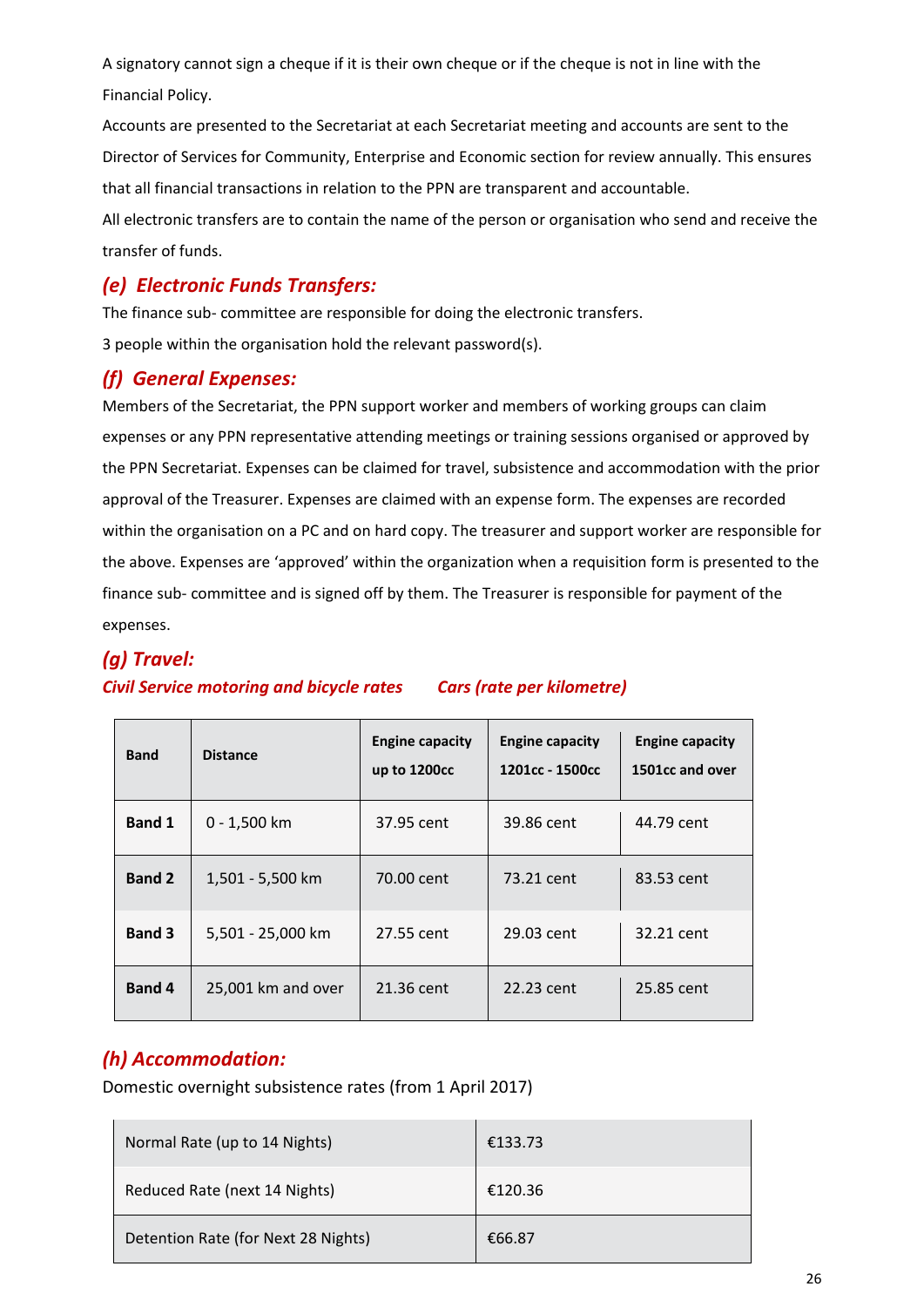## *Overnight allowance:*

Overnight allowance covers an overnight absence of up to 24 hours. This must be at least 100km from the employee's home and their normal place of work. For absences over 56 nights, you must make an application to Revenue.

#### *(i) Meals:*

Up to a maximum of  $€$  25 will be paid for meals for any one day – to cover breakfast, lunch, dinner and snacks.

## (*j) 'Out of Pocket' Expenses:*

A requisition form must be presented to the finance sub- committee for 'out of pocket' expenses.

## *(k) Gifts / Tokens of Appreciation:*

Bestowing gifts / tokens of appreciation for services rendered to the PPN are at the discretion of the Facilitator and the Finance sub- committee.

## *(l) Training & Development Budgets:*

Subject to a need's analysis survey conducted with the PPN Secretariat, a training and development budget may be approved by the finance sub -committee subject to an annual review. The above policy and procedures will be reviewed on an annual basis by the executive committee. Subject to budgetary demands on the PPN and at the discretion of the finance sub-group - these procedures may be reviewed more often.

## *What can expenses be claimed for?*

Expenses can only be claimed by PPN Reps for secretariat and committee meetings, and for training, events, etc. which they are attending in their capacity as PPN representatives. In the context of Linkage Group meetings, expenses can only be claimed by the PPN Rep attached to that Linkage Group.

PPN Reps that attend other PPN organised events or meetings not specifically organised for their attendance, cannot claim expenses.

Associated costs (i.e. Meals for day long events where refreshments are not provided) may only be claimed with pre-approval from the PPN worker. Overnight costs will only be approved in exceptional circumstances and where it is absolutely necessary.

## *Who Should Pay the Expenses of PPN Representatives?*

Expenses will be covered by the PPN's own budget.

## *Public Transport:*

Expenses for public transport tickets will be reimbursed at face value provided that original tickets are provided.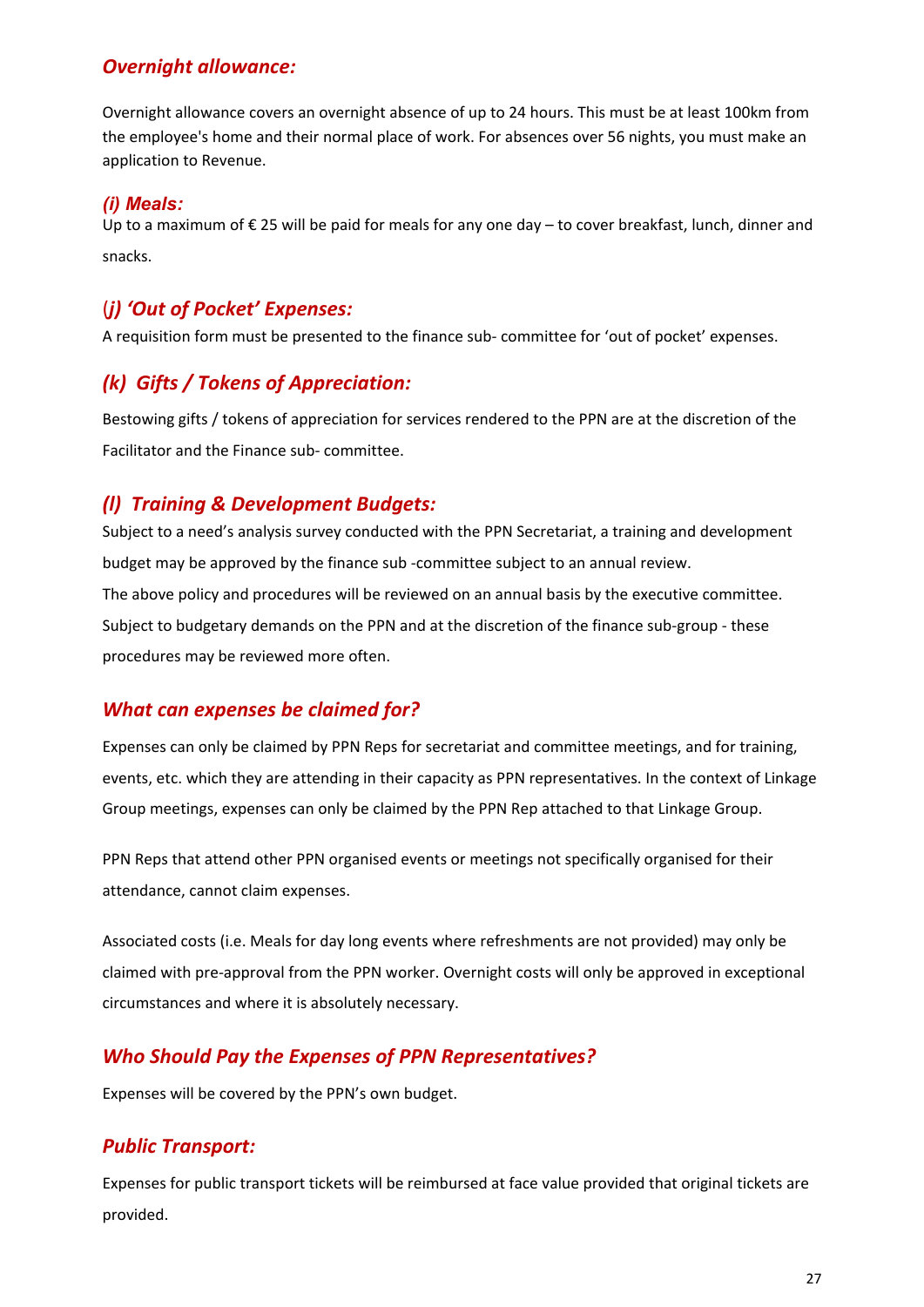## *Day Allowances:*

There are two categories, five to ten hours and over ten hours absence. The absence must be outside eight kilometres of the employee's home or normal place of work (five kilometres prior to 1 April 2017).

## *Domestic day subsistence rates (from 1 April 2017)*

| Ten hours or more          | €33.61 |
|----------------------------|--------|
| Between five and ten hours | €14.01 |

## *Childcare:*

The PPN will pay a €15 per event contribution to childcare costs for representatives who need such. This should be brought to the attention of the Coordinator in advance of the claim. The Coordinator will consult with the Secretariat before approval.

## *Payments and Claim Notes:*

PPN Reps and Secretariat members must submit claims quarterly, using the official expense claim form provided by the PPN Coordinator. All expense must be claimed by December 14<sup>th</sup> of the current year.

## *INTERNAL CCOMMUNICATION POLICY:*

**Purpose:** This policy relates to communication within Galway County PPN

**Scope**: PPN membership groups, PPN staff

## *Policy and Procedures:*

- All members of the PPN are encouraged to communicate with other members of the PPN.
- Groups can use the PPN social media platforms to publicise their information to support their position as influencers of public policy, information can be submitted to these platforms through the PPN email address.
- Decisions about the information displayed on PPN social media platforms are decided by the Secretariat
- Linkage group and Electoral College representatives and members should be guided by the representatives' charter in how they communicate with each other.
- Linkage group and Electoral College reps will decide on a mode/s of communication with their linkage group/electoral college members.
- While the PPN encourages the use of online communication, the Secretariat and all members should make specific efforts to communicate with members who are not online (including the provision of training to support online communication)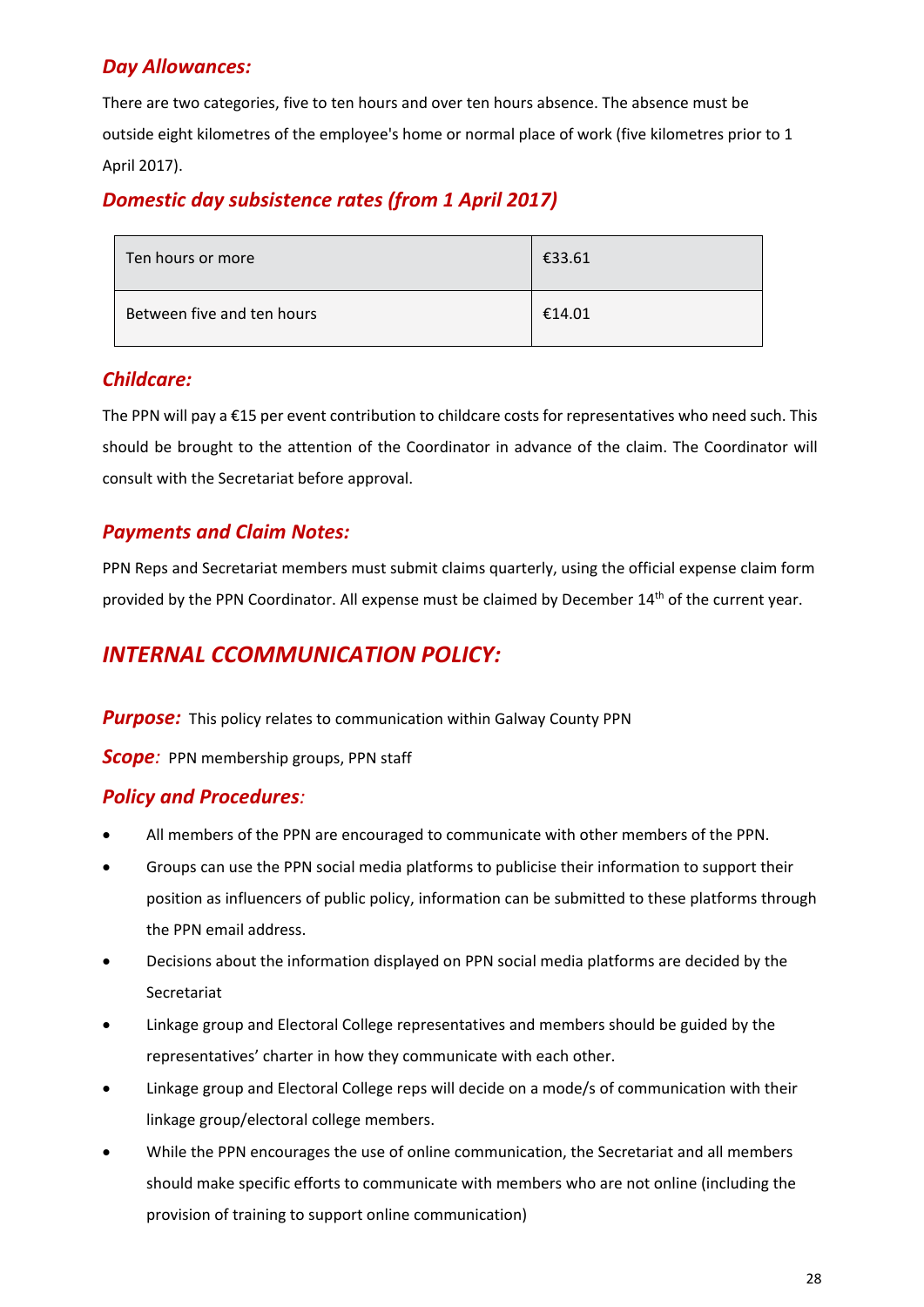- In all communications members should not disclose any personal or confidential information or information that could be considered inappropriate, offensive or defamatory.
- Email addresses and contact details of PPN members should not be shared by any member with people outside of the PPN.

## *EXTERNAL CCOMMUNICATION POLICY:*

**Purpose:** This policy relates to communication between Galway County PPN and other bodies *Scope:* PPN membership groups, PPN staff

## *Policy and Procedures:*

- All structures within the PPN are encouraged to use channels open to them to communicate their message to the public
- When speaking as members of the PPN, all communication should go first to the Secretariat for approval, to maintain the public identity of the organisation
- Groups are encouraged to use the PPN social media platforms to publicise their information and support their position as influencers in public policy, information can be submitted to these platforms through the PPN email address.
- Decisions about the information displayed on PPN social media platforms are decided by the Secretariat.

## *CONFIDENTIALITY POLICY:*

## **This Policy applies to all Committees that the PPN members have representation on.**

## **Policy:** For the PPN openness about information is part of their philosophy:

Giving the community full and honest accounts of what the executive is doing is seen as part of the way of getting the community involved or at least in touch with the executive. It can also encourage participation in the activities of the PPN. However, there are particular issues that should remain confidential to the organisation and it is important that everyone involved – the executive, staff, subgroups and working groups – are aware of the issues that are confidential. All confidential documents should be marked as 'confidential'.

There may be many different views about what confidentiality means in the PPN often it is assumed that everyone means the same thing. Therefore, it is important that there is clarity on what issues should remain confidential. Misunderstandings and lack of clarity about what should be confidential can cause significant problems.

## *Guidelines / Procedures: PPN Secretariat Committee Meetings.*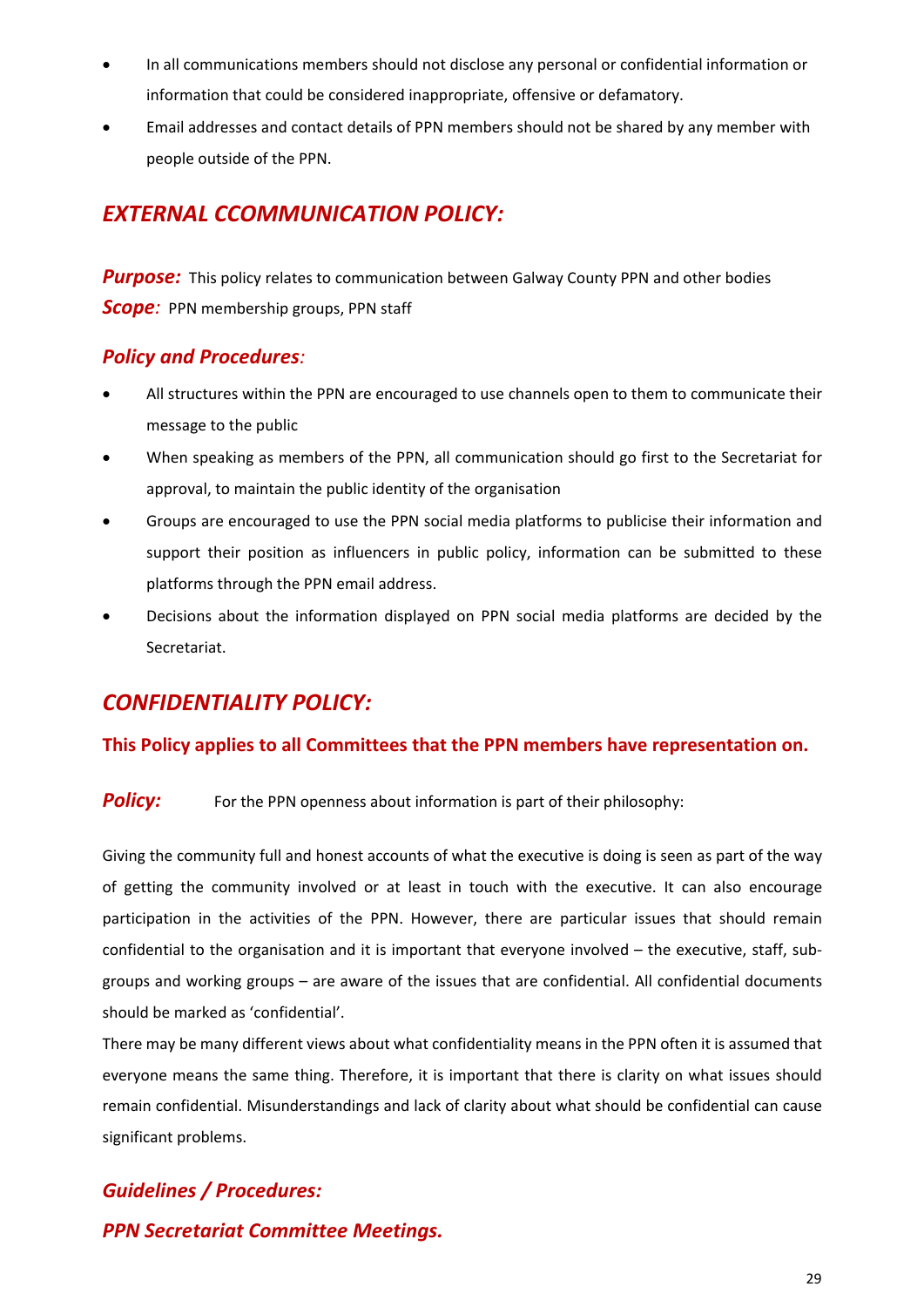Most of the business of the PPN takes place at Secretariat meetings or plenaries. At such meetings it is advised that the following remain confidential:

- Individual statements or opinions that are expressed during meetings. The group decision can be reported - not the preceding discussion.
- Information relating to groups or individuals in the area that is not already in the public arena.

#### *Employment Issues:*

Any issues concerning employment within the executive committee are confidential including;

- Salaries and / or salary scales.
- Disciplinary, grievance and /or complaints issues.
- Personal difficulties that either voluntary members or staff may be experiencing

#### *PPN Management and / or Staff Issues:*

Any internal difficulties within the PPN should remain strictly, confidential including:

- Staff / management relations
- Disagreements or difficulties between individuals within the project, Management members, other volunteers or staff.
- Personal information on staff, management members or other volunteers.

#### *Electronic Resources Monitoring/Bounds of Confidentiality:*

The PPN does not actively monitor electronic resources/ data resources (including e-mail and the Internet). However, members should be aware that records are kept of all usage and could be made available in specific circumstances. In addition, the PPN reserves the right to audit information in various electronic formats in order to safeguard the interests of members and to fulfil statutory obligations as per relevant legislation. Electronic format encompasses both, information/data transmitted in real time as well as historical information.

There should be no expectation of personal privacy when using the PPN equipment and services. All information, data or files created, received, downloaded, stored, transmitted, deleted or used are the PPN property.

#### *Email:*

The PPN does not routinely monitor email; it may do so for the following reasons:

- To detect virus or other malicious content;
- To locate information urgently required by the PPN.
- To respond to legal or regulatory requirements;
- To fulfil our obligations to members, third parties and relevant regulatory authorities;
- During an investigation triggered by indications of misconduct.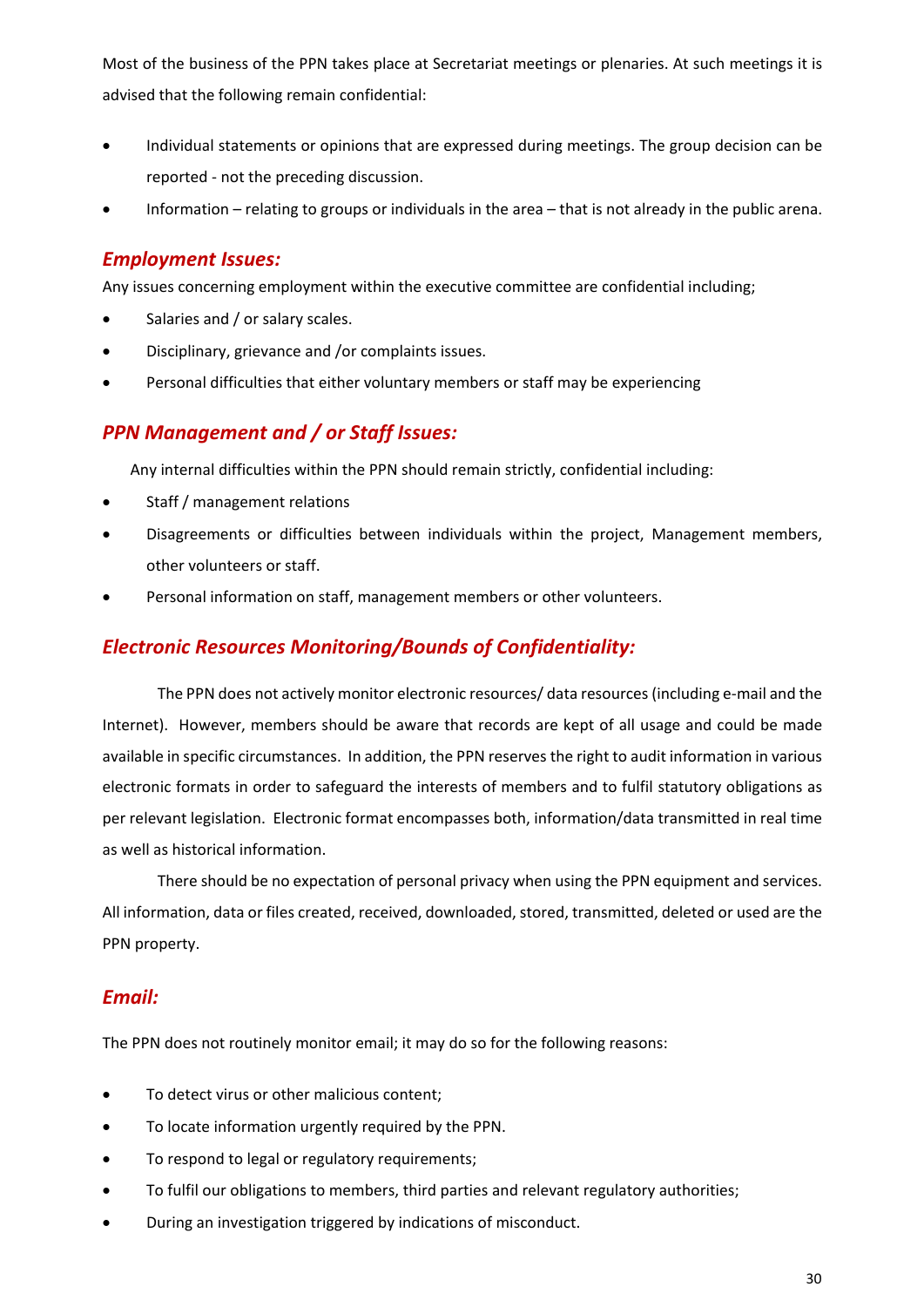## *EQUALITY & DIVERSITY POLICY*

#### *Equality Awareness*

If a voluntary, community or charity organisation provides any goods, facilities or services to members of the public, it must make sure it does what equality law says it must do.

Equality law can affect everyone responsible for running an organisation or charity.

It doesn't matter if the service the organisation provides is free, or if people have to pay towards it.

The size of the organisation does not matter either.

Organisations should also be mindful that a volunteer is eligible to lodge a claim to the Equality Tribunal under the Equality Acts 1998-2011.

Therefore, training and awareness should be provided on issues such as Equality & Diversity.

#### *Employment Equality Acts 1998-2015 Equal Status Acts 2000-2015*

Irish policy has conceptualized equality as including:

**Equality of Access:** An equal right to participate in employment and activities Access to employment, activities, services, education, based on right.

**Equality of Opportunity:** this builds on the existence of equality of access and provides for positive action interventions that enable groups or individuals, who experience participation barriers to fully participate in the workforce, activities or services.

**Equality of outcome:** This considers the outcome of full participation and means that marginalized individuals or groups have equal outcomes to participation in the labour market, services and activities.

#### *Equal Status 10 Grounds*

People are protected against discrimination on the grounds of:

*Gender*: male, female transsexual or transgendered;

*Martial or Civil Status*: single, married, separated, divorced or widowed;

*Family Status: pregnant, parent or resident, primary carer;* 

*Sexual Orientation*: heterosexual, gay, lesbian or bisexual;

*Religion*: different religious beliefs or none;

Age: employees between 18 and 65 and 15 to 65 for those in vocational training;

**Disability:** includes people with physical, intellectual, learning, cognitive or emotional disability or a range of medical conditions;

*Race, Ethnicity, National Origins*: skin colour, nationality, ethnic or national origin;

*Membership of the Traveller Community*: an indigenous minority who, historical sources confirm, have been part of Irish society for centuries;

*Housing Assistance*: in relation to the provision of residential accommodation;

**The Disability Ground:** This is broadly defined as including people with physical, intellectual,

learning, cognitive or emotional disabilities and a range of medical conditions.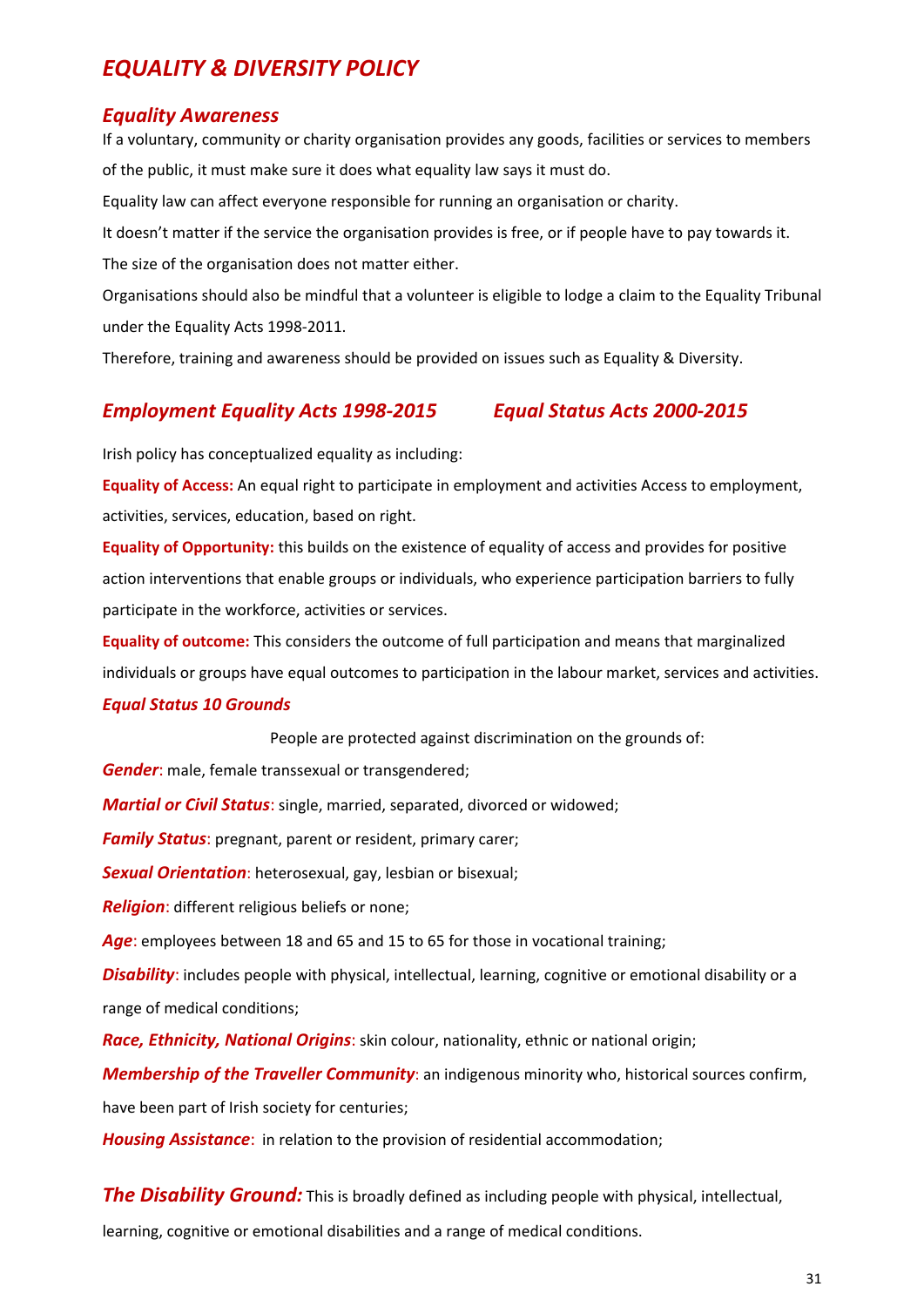The Acts apply to people and organisations who:

- Hire employees including volunteers;
- Buy, sell a wide variety of goods;
- Use or provide a wide range of services including the voluntary sector;
- Obtain or dispose of accommodation;
- Attend at, or are in charge of educational establishments;

## *Disability – Reasonable Accommodation:*

This involves providing special treatment or facilities in circumstances where without these, it would be impossible or unduly difficult to avail of the goods, services, accommodation, education etc. However, they are not obliged to provide special facilities or treatment when this costs more than what is called a nominal cost.

What amounts to nominal cost will depend on the circumstances such as the size and resources of the body involved.

If the state provides grants or aids for assisting in providing special treatment or facilities, there maybe an onus on the service providers etc. to avail of these grants.

**Direct Discrimination**: occurs when a person is treated less favourably than another, in similar

circumstances, based on one of the 10 grounds.

Direct Discrimination is outlawed by the Acts in the following areas;

- Discrimination in collective agreements.
- Discrimination by employers.
- Discrimination by employees.
- Discrimination by employment agencies.
- Discriminatory advertising.
- Discrimination in vocational training.
- Discrimination by professional trade associations, trade unions, clubs and voluntary organisations.

*Indirect discrimination:* is about practices or policies which seem fair at first sight but in effect either intentionally or more often un-intentionally, result in discrimination against a minority, ethnic groups or groups.

However, it will not be indirect discrimination if the employer can objectively justify (on grounds unrelated to the discriminatory ground) the condition or provision is in pursuit of a legitimate aim and the means of achieving that aim are appropriate and necessary to achieve a legitimate aim. Indirect discrimination is more difficult to combat and direct discrimination. Because on its face it is neutral and is more difficult to identify.

**Discrimination by Association**: happens when a person associated with another person who belongs to a particular ethnic minority or group is treated less favourably because of that association.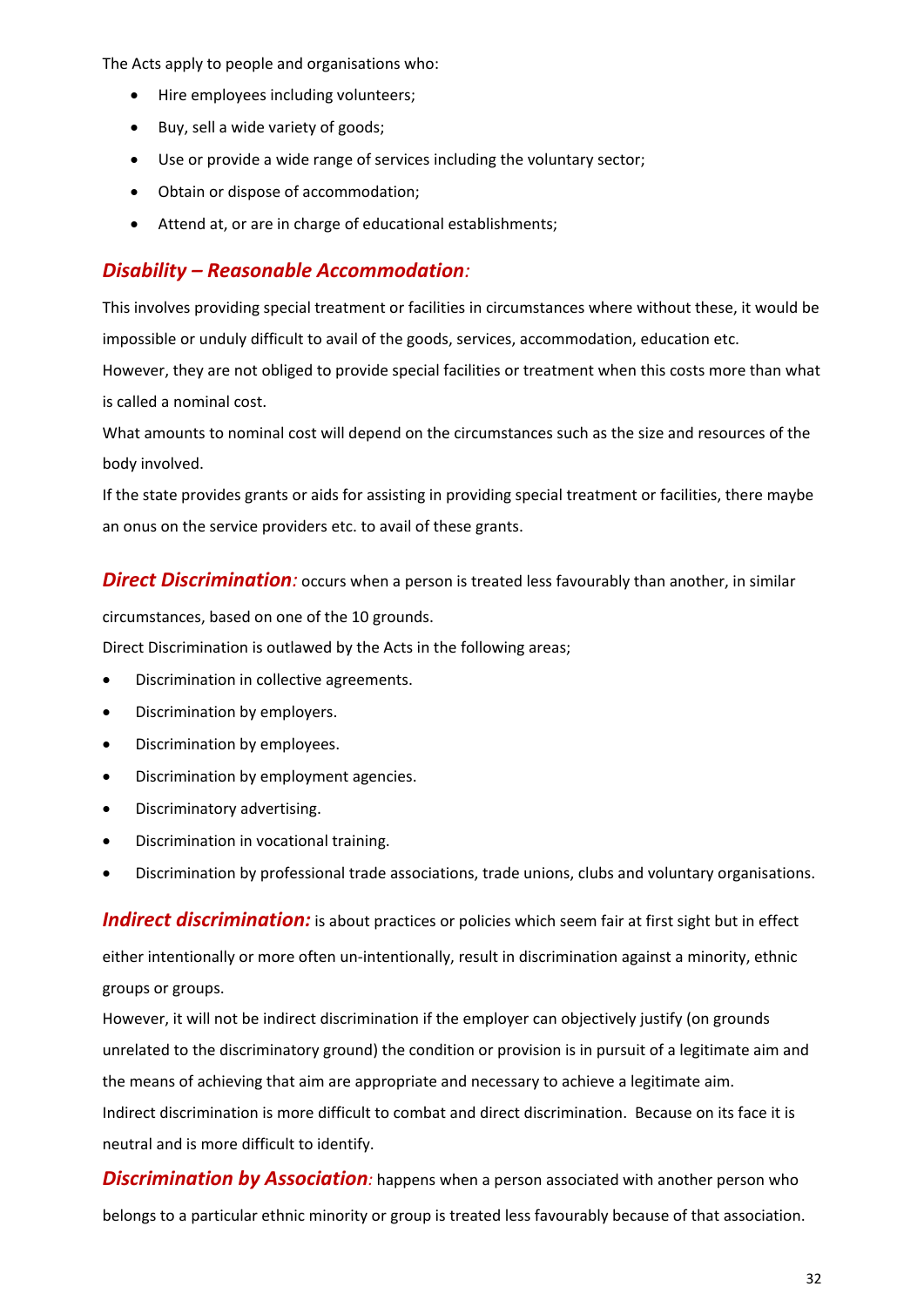The legislation merely states that one must be 'associated' with another person. There is no guide as to how close the association has to be to be deemed discrimination under the legislation.

## **Diversity Awareness:**

#### *So what now…..*

Look for volunteers of mixed skill sets and diversity. Run diversity week/workshops for your own organisation. Devise update new equality and diversity policy.

## *1. Commit to promoting Equality and Diversity:*

Ensure there is a written policy statement on the promotion of equality of opportunity in volunteering roles.

All related volunteer policies are assessed to promote equality and regularly reviewed.

All employees and volunteers understand equality expectation and commitments.

#### *2. Allocate appropriate resources:*

Someone has overall responsibility for promoting equality and diversity.

Volunteer co-ordinators are trained in equality and diversity matters.

Promotion and practice are regularly reviewed.

## *3. Encourage participation for all:*

Any restrictions to participation will be clearly explained and justified.

Words and images in public material reflect the diversity of the community.

Volunteering opportunities are promoted as widely as possible and will reach marginalised sections of the community.

Ensure Equality monitoring and review mechanisms are in place.

Take action, to address if under representation is identified.

## *4. Develop inclusive and diverse volunteering roles:*

Task descriptions are developed for volunteer roles.

Requirements for each role are clearly defined.

As far as possible roles are adapted to meet individual needs, abilities, interests.

## *5. Protect volunteers from harassment:*

Promote fair and harmonious working environments.

Any complaints are investigated quickly and thoroughly.

Volunteers from different backgrounds are treated with respect.

Information for monitoring purposes is kept confidential.

## *6. Promote fair and transparent recruitment:*

There is an accessible recruitment/information pack.

Consistent procedures and recording in place.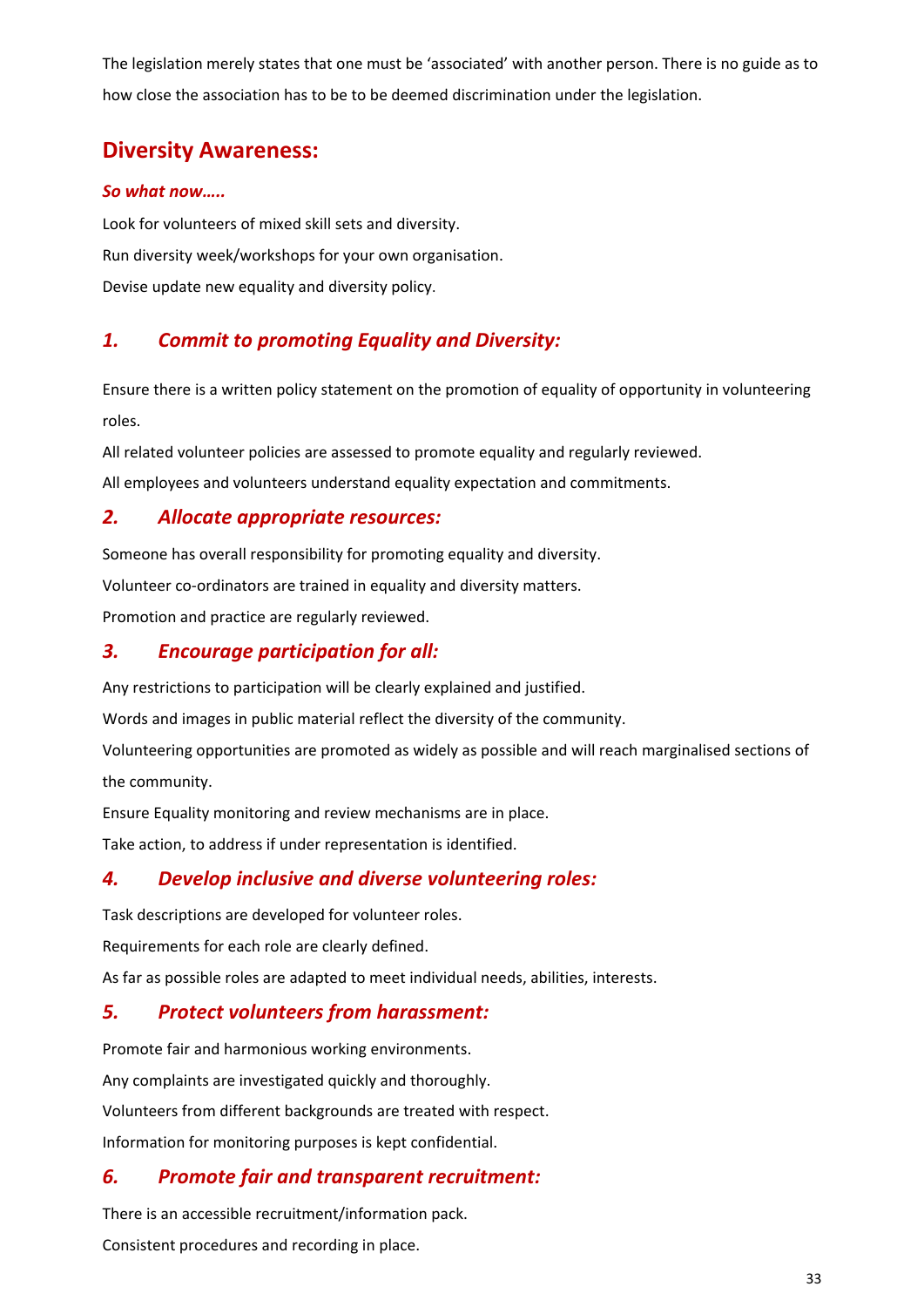Only relevant information is asked for.

A, confidential equal opportunities, monitoring system is in place.

Feedback is given to unsuccessful applicants.

Consistent approach to references and checks.

#### *7. Communicate clear and fair procedures:*

Volunteers receive thorough induction including relevant guidelines and procedures.

Volunteers are made aware of equality expectations and commitments.

Volunteers know how to raise a complaint or concern.

#### **8***. Support diverse individual needs:*

Individual volunteer needs and commitments are accommodated as far as possible.

Different support needs are recognised, and systems of support and supervision take account of this Volunteers have opportunity to input via consultation and feedback processes.

#### **The Policies and Procedures of Galway County PPN may-be reviewed by the members on a**

#### **yearly basis or as required in line with current legislation and developing PPN national**

**policy.**